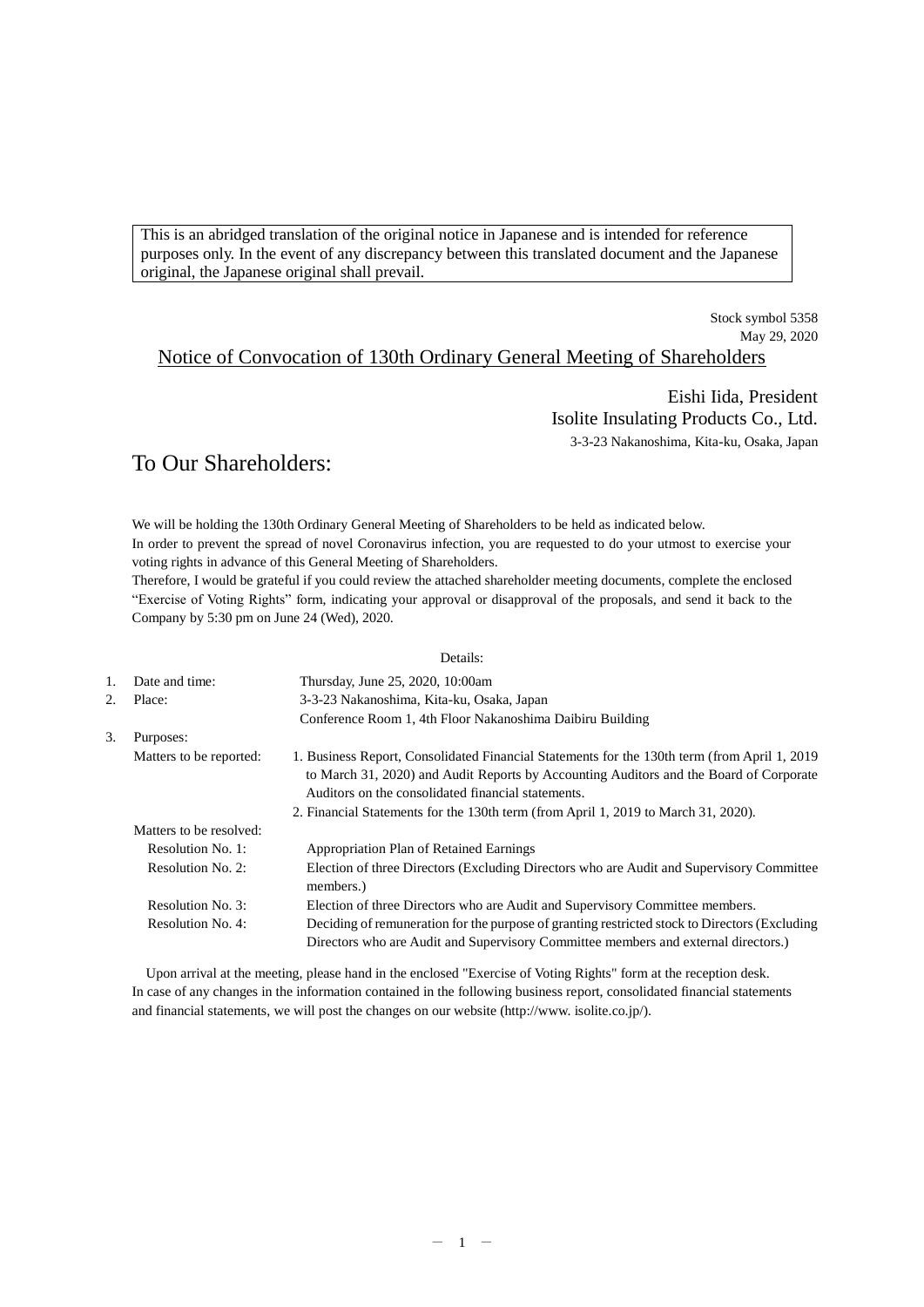# (Appendix)

# Business Report

#### (April 1, 2019 -March 31, 2020)

#### 1. Brief Business Review of Isolite Group

(1) Business Progress and Results

Overall Performance

In the current consolidated fiscal year, while the world economy slowed due to prolonged US-China trade friction, the Japanese economy remained stable, due in part to a favorable employment and income environment; however, in the second half of the year, there was a downturn due to factors such as natural disasters and deterioration of corporate profits in the manufacturing industry. In addition, recently, the sense of uncertainty is rapidly increasing due to the global spread of novel coronavirus infections.

Mining and manufacturing production has also been sluggish due to the impact of the decrease in exports and the consumption tax hike, and operations at factories have been suspended due to the spread of infectious disease, and all of this has started to have an adverse effect on capital investment sentiment.

Under these circumstances, the Group made its mission to contribute to global environmental conservation, with insulating refractory materials as the key technology, and we have worked on improving our production bases, developing new products that meet market needs, and strengthening our overseas business.

As a result, in the insulation materials-related business, sales to various industrial furnaces remained solid, but the decline in sales of products related to automobiles and semiconductors failed to improve, resulting in sales of 16,129 million yen (down 3.8% year on year) for the current consolidated fiscal year.

One the profit side, the decrease in sales of products related to automobiles and semiconductors was made up for with the increase in sales of insulating refractory-related products; however, operating profit was limited to 2,836 million yen (down 0.5%) and recurring profit, to 2,886 million yen (down 2.0%). Meanwhile, the net profit attributable to parent company shareholders was 1,891 million yen (up 28.2%). In the same period of the previous year, special factors such as the recording of extraordinary losses related to the closure of the raw material sites were included.

#### Individual Segment's Performance

In the insulation materials-related business, sales of insulation materials-related products, particularly those for various industrial furnaces, remained steady, and particularly sales of Insulating Firebrick increased. On the other hand, the decline in sales of ceramic fiber products for automobiles and semiconductors has continued, resulting in net sales of 14,677 million yen (down 4.6% year on year) for the current consolidated fiscal year.

In other businesses, net sales for the current consolidated fiscal year were 1,452 million yen (up 5.1% yearon-year) due to increased sales of environmental greening products and functional ceramics products.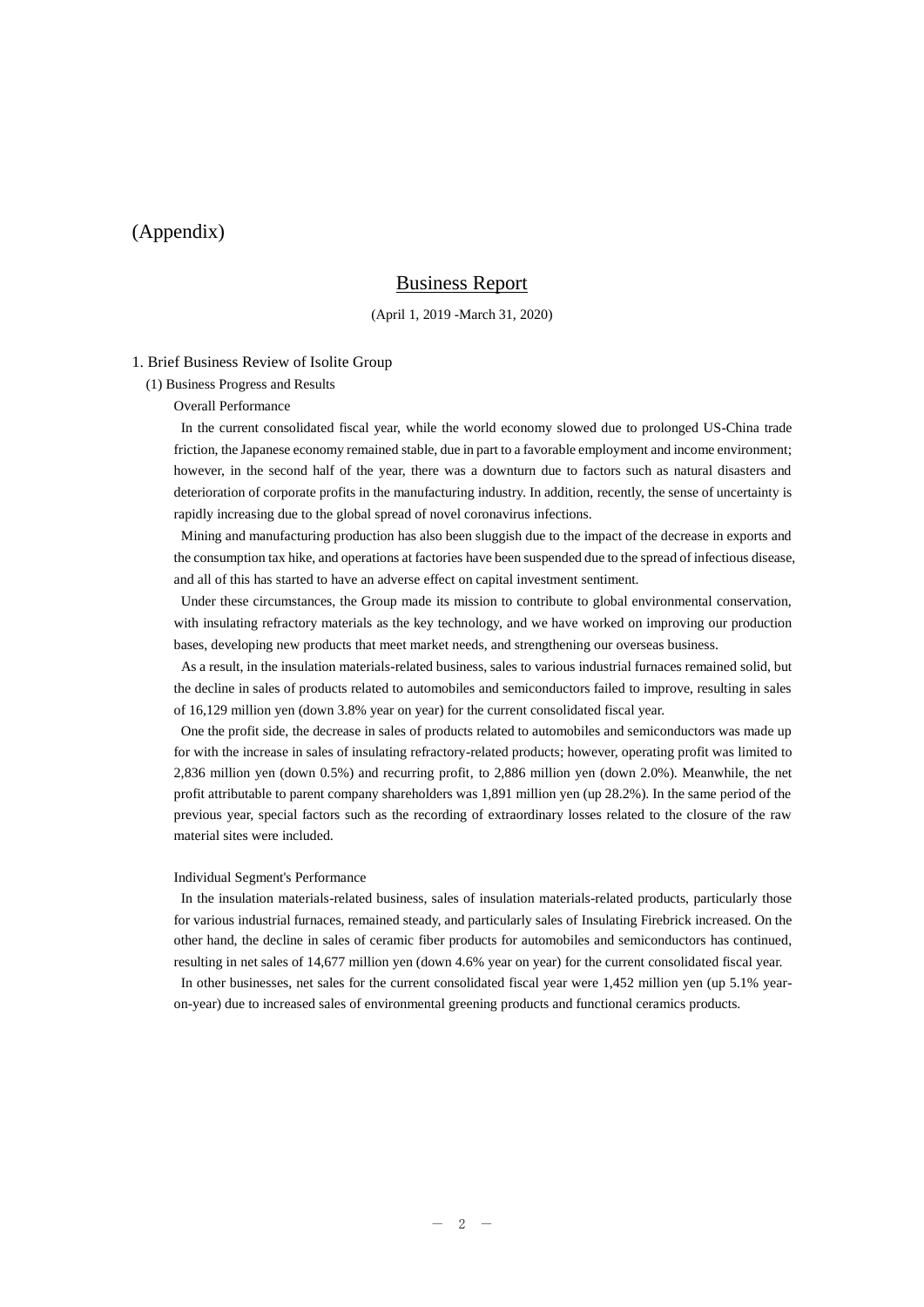#### (2) Investments in Plants and Equipment by Isolite Group

The total amount of capital investment of the Group during the consolidated fiscal year under review was 1,776 million yen. Within the Isolite Group, the main investments were for updating production equipment at the Company and upgrading production equipment at ITM Co., Ltd.

#### (3) Fund-Raising by Isolite Group

There are no significant fund-raising matters to be reported during the term under review.

#### (4) Issues to be Addressed by Isolite Group

The Group will strive to further improve management efficiency through the integration of management with its subsidiaries, which is scheduled for October, to secure profits by further strengthening its technological capabilities, sales capabilities, and production bases, and will contribute to energy saving for high-temperature industries and global environmental conservation.

However, the outlook for the future is that it is expected to become even more uncertain, as the spread of novel coronavirus infections is having a wide-ranging adverse impact on the global economy, and there is no clear indication of it subsiding or what the effects of the spread of infection will be.

The Group's earnings forecasts for the current consolidated fiscal year are undecided at this point as it is extremely difficult to reasonably estimate the impact of the suspension of operations at our Malaysian subsidiary or the impact of our Chinese subsidiary on earnings. We will disclose them as soon as possible.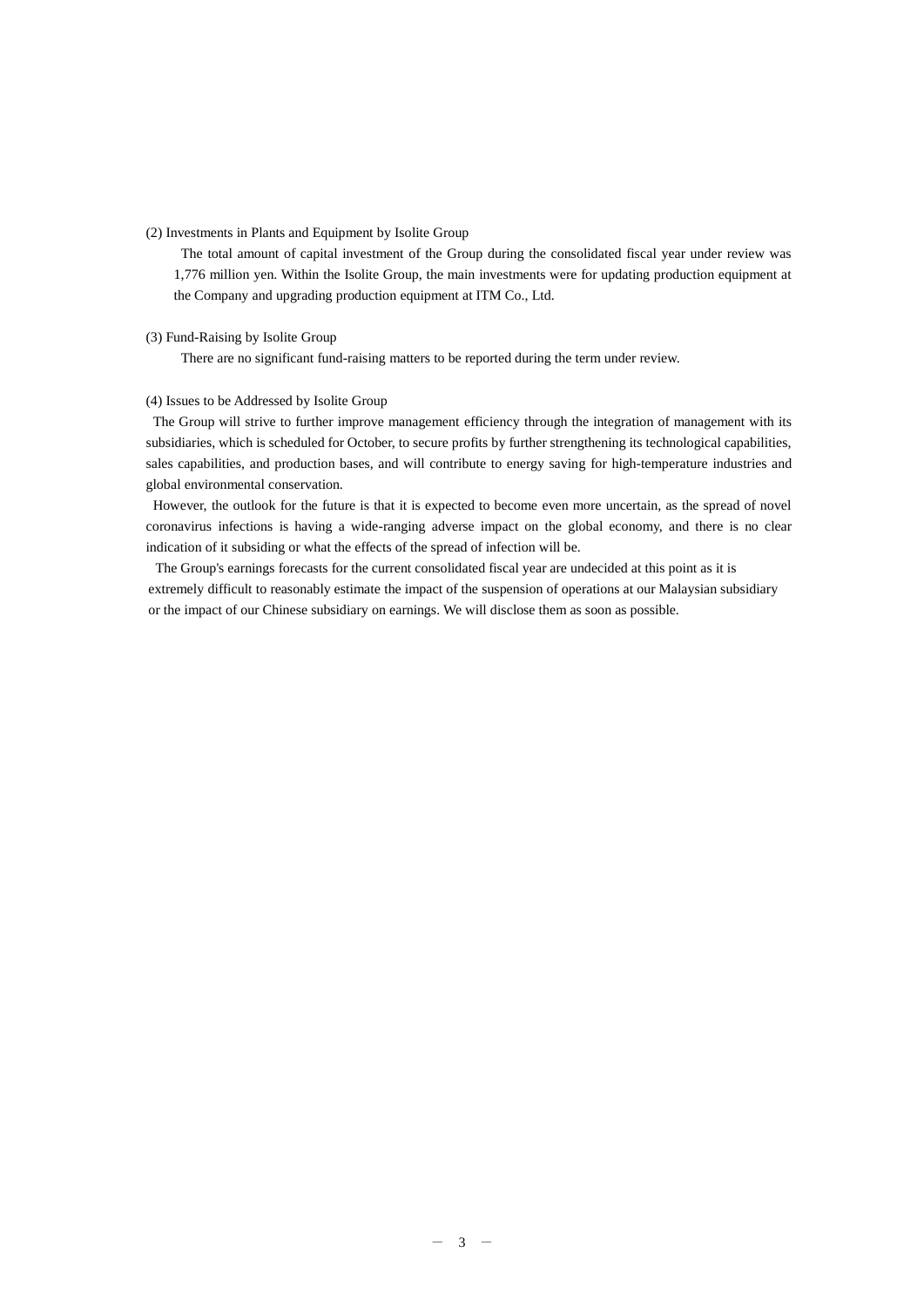#### (5) Change in Results and Assets

#### 1) Change in results and assets of Isolite Group

|                                                                        |                                           |                                           |                                           | Unit: million yen                                                                   |
|------------------------------------------------------------------------|-------------------------------------------|-------------------------------------------|-------------------------------------------|-------------------------------------------------------------------------------------|
|                                                                        | 127th Term<br>(Apr. 2016)<br>$-Mar. 2017$ | 128th Term<br>(Apr. 2017)<br>$-Mar. 2018$ | 129th Term<br>(Apr. 2018)<br>$-Mar. 2019$ | 130th Term<br>(Current consolidated)<br>fiscal year)<br>(Apr. 2019)<br>$-Mar. 2020$ |
| <b>Sales</b>                                                           | 14,566                                    | 16,765                                    | 16,770                                    | 16,129                                                                              |
| Recurring Profit                                                       | 2,086                                     | 3,315                                     | 2,944                                     | 2,886                                                                               |
| Current Term Net Profit attributable<br>to parent company shareholders | 1,422                                     | 2,289                                     | 1,474                                     | 1,891                                                                               |
| Profit per Share                                                       | $60.41$ yen                               | 97.22 yen                                 | $62.62$ yen                               | 80.36 yen                                                                           |
| <b>Total Assets</b>                                                    | 17,539                                    | 19,218                                    | 19,142                                    | 20,514                                                                              |
| Net Assets                                                             | 9,488                                     | 11,897                                    | 12,816                                    | 14,204                                                                              |

(Notes) 1. Profit per share is calculated based on the average number of outstanding shares during the term after deducting treasury stock.

2. In the 127th term, sales of RCF work environment regulation countermeasure products to domestic companies increased, and recurring profit and net income attributable to parent company shareholders increased.

3. In the 128th term, recurring profit, and net income attributable to parent company shareholders increased due to RCF work environment regulation countermeasure products continuing to grow from the previous term, as well as increased sales of ceramic fiber products for automobiles and semiconductors.

4. In the 129th term, as a result of the impact of increases in raw material and fuel, personnel and transportation costs, recurring profit decreased, and due to the recording of extraordinary losses pertaining to the land for raw materials, net income attributable to parent company shareholders decreased.

|                      |                                           |                                           |                                           | Unit: million yen                                                                   |
|----------------------|-------------------------------------------|-------------------------------------------|-------------------------------------------|-------------------------------------------------------------------------------------|
|                      | 127th Term<br>(Apr. 2016)<br>$-Mar. 2017$ | 128th Term<br>(Apr. 2017)<br>$-Mar. 2018$ | 129th Term<br>(Apr. 2018)<br>$-Mar. 2019$ | 130th Term<br>(Current consolidated)<br>fiscal year)<br>(Apr. 2019)<br>$-Mar. 2020$ |
| Sales                | 7,724                                     | 8,367                                     | 9,107                                     | 9,198                                                                               |
| Recurring Profit     | 1,072                                     | 1,655                                     | 1,841                                     | 1,712                                                                               |
| Net Profit           | 929                                       | 1.338                                     | 1,067                                     | 1,228                                                                               |
| Net Profit per Share | 39.45 yen                                 | 56.83 yen                                 | 45.31 yen                                 | 52.21 yen                                                                           |
| <b>Total Assets</b>  | 14,097                                    | 14,528                                    | 14,705                                    | 14,690                                                                              |
| Net Assets           | 8,162                                     | 9,424                                     | 10,095                                    | 10,878                                                                              |

2) Change in results and assets of the Company (Isolite only)

(Note) Profit per share is calculated based on the average number of outstanding shares during the term after deducting treasury stock.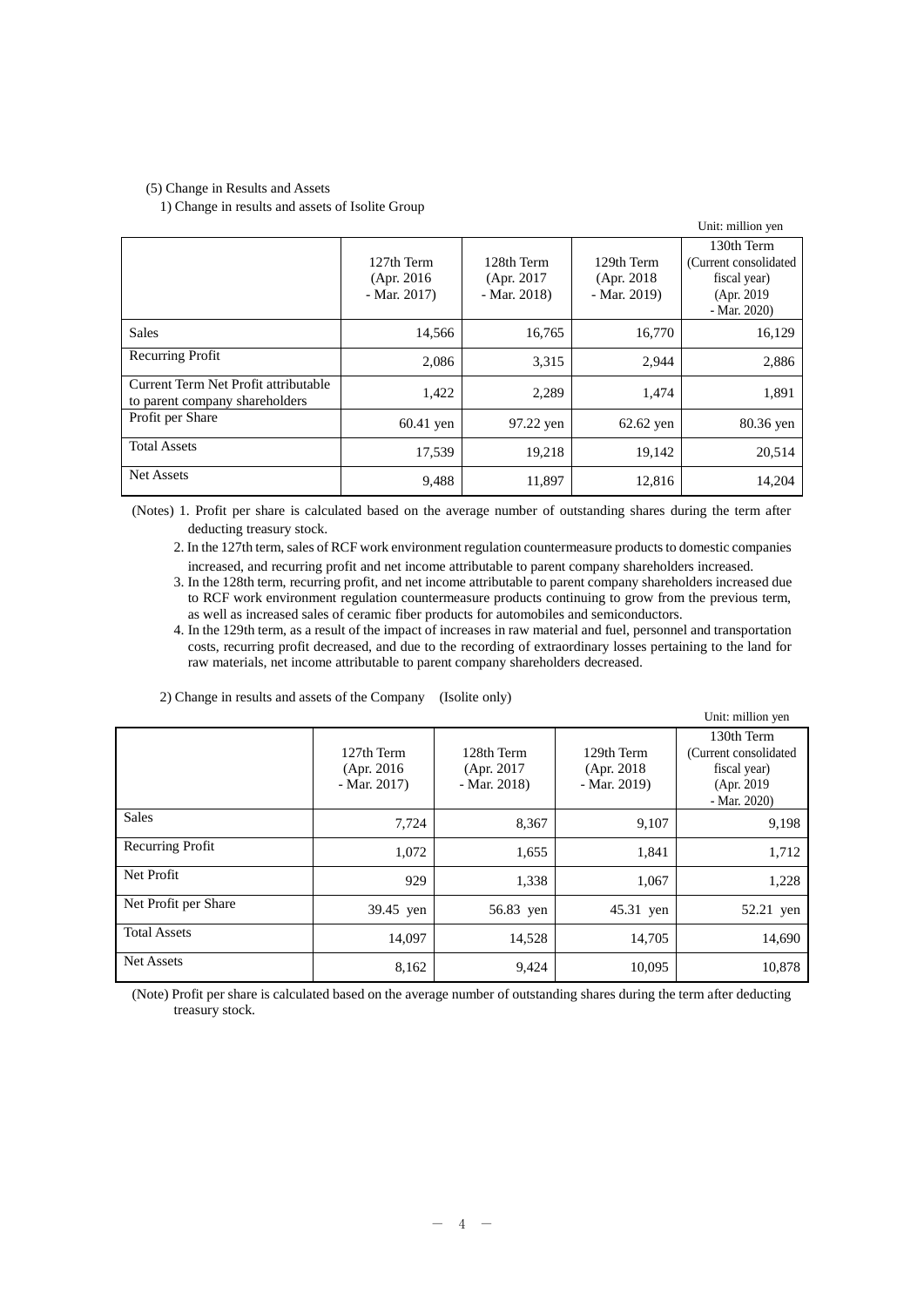(6) Status of Parent Company and Subsidiary Companies

1) Parent company

The parent company of the Company is Shinagawa Refractories Co., Ltd. who owns 12,919,000 shares of the Company (55.34% of the voting rights). The Company sells insulating refractory materials to the parent company and buys refractory materials from the parent company.

With regard to the buying, etc., of products from the parent company, the general conditions in the market is taken into account when evaluating the price and trading conditions and the decision is made to buy if they are determined to be at the same level as other terms and conditions.

In addition, for the sale of our products, etc., we present our asking prices, taking into account market prices and the total cost, etc., and decide on whether to sell them through discussion.

Our Board of Directors determine their appropriateness and validity after gaining an understanding of these transactions and confirming that they do not harm the interests of the Group.

| Company                                                         | Capital         | % of holdings | Major business                                       |
|-----------------------------------------------------------------|-----------------|---------------|------------------------------------------------------|
| Isolite Kenzai Co., Ltd.                                        | ¥70,000,000     | 100%          | Production and sales of laminated<br>wood products   |
| Isolite Life Co., Ltd.                                          | ¥10,000,000     | 100%          | Operation of gas station, etc.                       |
| ITM Co., Ltd.                                                   | ¥50,000,000     | 100%          | Production and sales of ceramic<br>fibers            |
| Isolite Insulating Firebrick Sdn. Bhd.<br>(Malaysia)            | RM31,500,000    | 100%          | Production and sales of insulating<br>firebricks     |
| Isolite Eastern Union Refractories Co., Ltd.<br>(Taiwan)        | NT\$156,000,000 | 60%           | Production and sales of ceramic<br>fibers            |
| Isolite Ceramic Fiber Sdn. Bhd. (Malaysia)                      | RM3,500,000     | 100%          | Production and sales of ceramic<br>fibers            |
| Suzhou Isolite Eastern Union Ceramic Fiber<br>Co., Ltd. (China) | US\$7,000,000   | 80%           | Production and sales of ceramic<br>fibers            |
| Isolite (Shanghai) Trade Co., Ltd. (China)                      | ¥31,250,000     | 100%          | Sales of insulating firebricks and<br>ceramic fibers |
| ITM Europe GmbH (Germany)                                       | €25,000         | 100%          | Production and sales of ceramic<br>fibers            |

2) Important subsidiary companies

(Notes) 1. As listed above, there are nine key subsidiaries under the consolidated group.

2. There are two subsidiaries accounted for under the equity method.

3. At the Board of Directors meeting held on February 18, 2020, the Company resolved to absorb and merge with ITM Co., Ltd., a wholly owned subsidiary of the Company, on October 1, 2020.

4. Isolite Kenzai Co., Ltd. took over the housing equipment business and real estate business of Isolite Life Co., Ltd. via an absorption-type split on April 1, 2020, and Isolite Life Co., Ltd. was dissolved.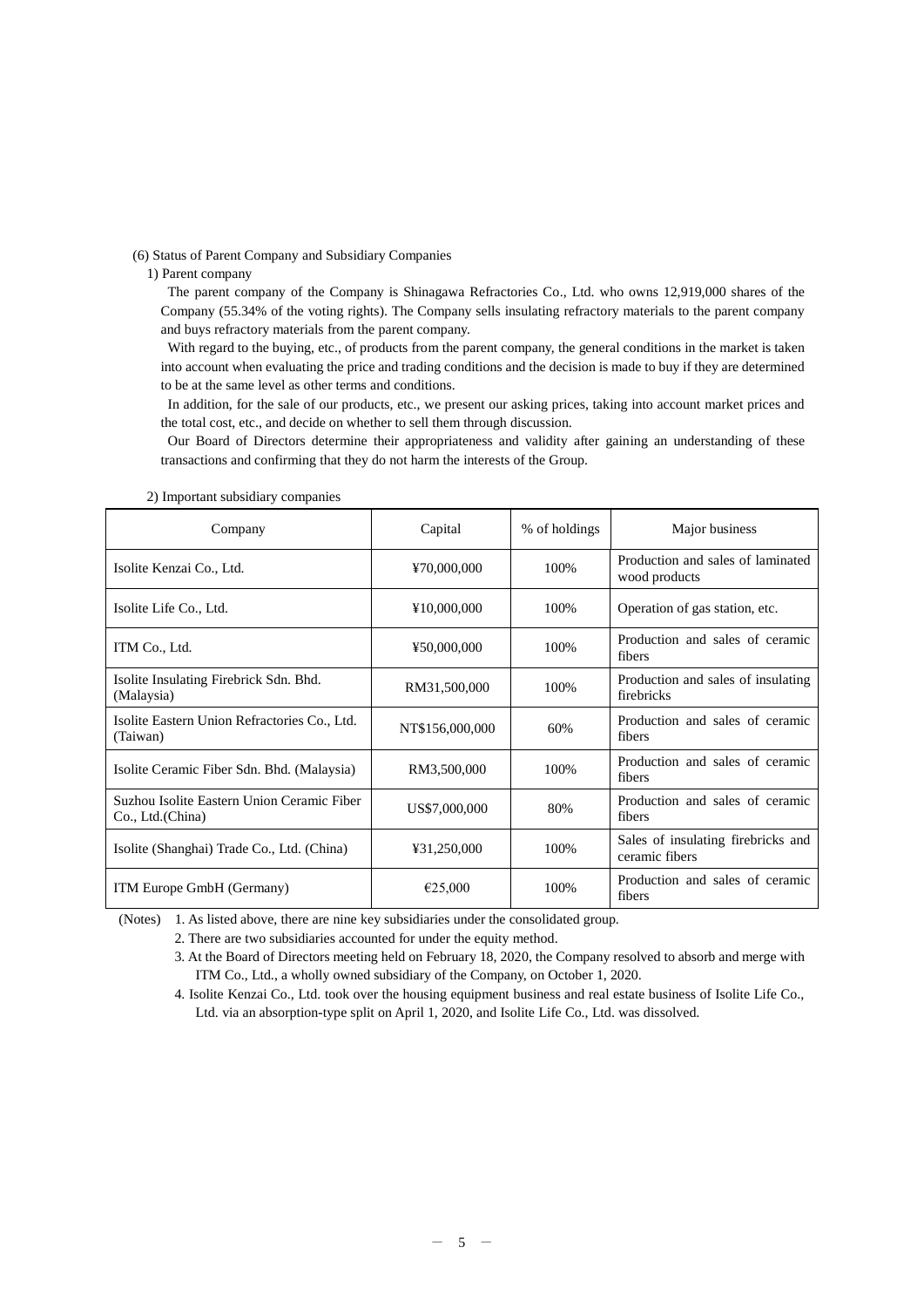## 3) Other important affiliated company

| Company                            | Capital        | % of holdings | Major business                                       |
|------------------------------------|----------------|---------------|------------------------------------------------------|
| Isolite Fanshin (Taiwan) Co., Ltd. | NT\$24,000,000 | 50%           | Sales of insulating firebricks and<br>ceramic fibers |

## (7) Main Businesses of Isolite Group (as of March 31, 2020)

| <b>Business Segments</b>                 | Operations                                                                                                                                                                                                                                                                                                                                                                                  |
|------------------------------------------|---------------------------------------------------------------------------------------------------------------------------------------------------------------------------------------------------------------------------------------------------------------------------------------------------------------------------------------------------------------------------------------------|
| Insulation materials-related<br>business | Production and sales of ceramic fibers, insulating firebricks, materials for IT<br>industry-related equipment, materials for automotive exhaust gas purification systems<br>and monolithic refractory materials and its related products; design and installation of<br>industrial furnaces; sales of fire protection materials.                                                            |
| Other businesses                         | Manufacture and sales of ceramic filters for high-temperature dust collection<br>Manufacture and sales of high-strength ceramic fiber moldings<br>Production and sales of porous ceramics.<br>Production and sales of laminated-wood products and other building materials<br>Sales of home-use burning appliances.<br>Power generation in photovoltaic power plants, supply of electricity |

## (8) Main Offices and Plants (as of March 31, 2020)

| Isolite Insulating Products Co., Ltd.           | Head Office (Kita-ku, Osaka City)<br>Tokyo Branch (Chiyoda-ku, Tokyo)<br>Osaka Branch (Kita-ku, Osaka City)<br>Nagoya Branch (Naka-ku, Nagoya City)<br>Kyushu Sales Office (Kokura, Kita-ku, Kitakyushu City)<br>Hokuriku Sales Office (Nanao City, Ishikawa)<br>Otowa Plant (Toyokawa City, Aichi)<br>Nanao Plant (Nanao City, Ishikawa) |  |
|-------------------------------------------------|-------------------------------------------------------------------------------------------------------------------------------------------------------------------------------------------------------------------------------------------------------------------------------------------------------------------------------------------|--|
| Isolite Kenzai Co., Ltd.                        | Nanao City, Ishikawa Pref.                                                                                                                                                                                                                                                                                                                |  |
| Isolite Life Co., Ltd.                          | Nanao City, Ishikawa Pref.                                                                                                                                                                                                                                                                                                                |  |
| ITM Co., Ltd.                                   | Kanzakicho, Katorigun, Chiba Pref.                                                                                                                                                                                                                                                                                                        |  |
| Isolite Insulating Firebrick Sdn. Bhd.          | Malaysia                                                                                                                                                                                                                                                                                                                                  |  |
| Isolite Eastern Union Refractories<br>Co., Ltd. | Taiwan                                                                                                                                                                                                                                                                                                                                    |  |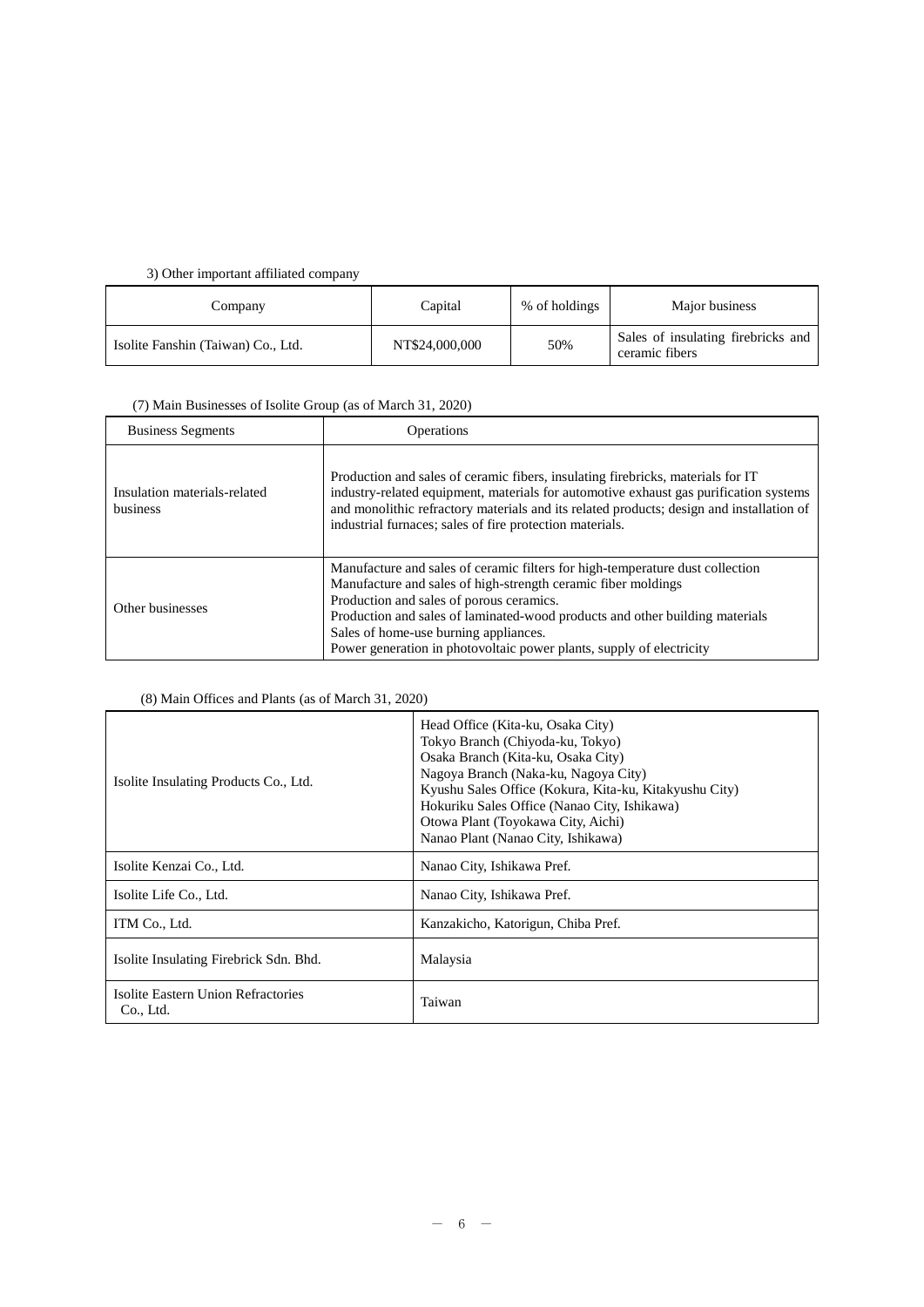| Isolite Ceramic Fibers Sdn. Bhd.                        | Malaysia |
|---------------------------------------------------------|----------|
| Suzhou Isolite Eastern Union Ceramic Fiber Co.,<br>Ltd. | China    |
| Isolite (Shanghai) Trade Co., Ltd.                      | China    |
| <b>ITM Europe GmbH</b>                                  | Germany  |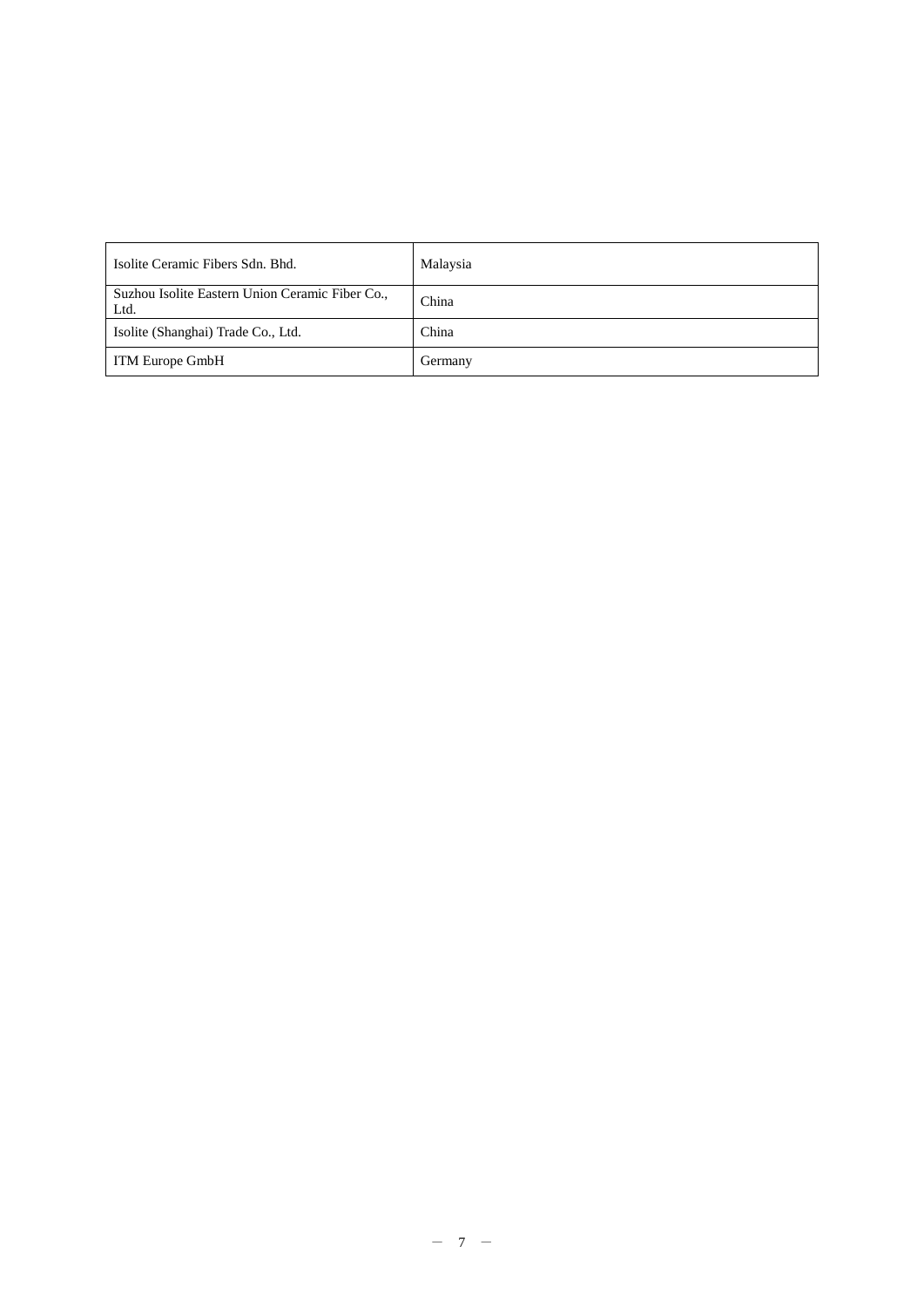### (9) Status of Employees (As of March 31, 2020)

### 1) Isolite Group

| <b>Business Segment</b>               | Number of Employees |  |
|---------------------------------------|---------------------|--|
| Insulation materials-related business | 626                 |  |
| Other businesses                      | 44                  |  |
| Total                                 | 670                 |  |

(Note) Number of employees is the number of working employees, including part-time and does not include temporary employees.

#### 2) Isolite

| Number of Employees | Change from previous year | Mean Age | Length of Service |
|---------------------|---------------------------|----------|-------------------|
| 202                 |                           | 42.9     | $16.0$ years      |

(Note) Number of employees is the number of working employees, including part-time and does not include temporary employees.

### (10) Major Lenders (As of March 31, 2020)

| Lender                               | Amount (million yen) |  |
|--------------------------------------|----------------------|--|
| Sumitomo Mitsui Trust Bank, Limited. | 580 million yen      |  |
| Sumitomo Mitsui Banking Corporation  | 370 million yen      |  |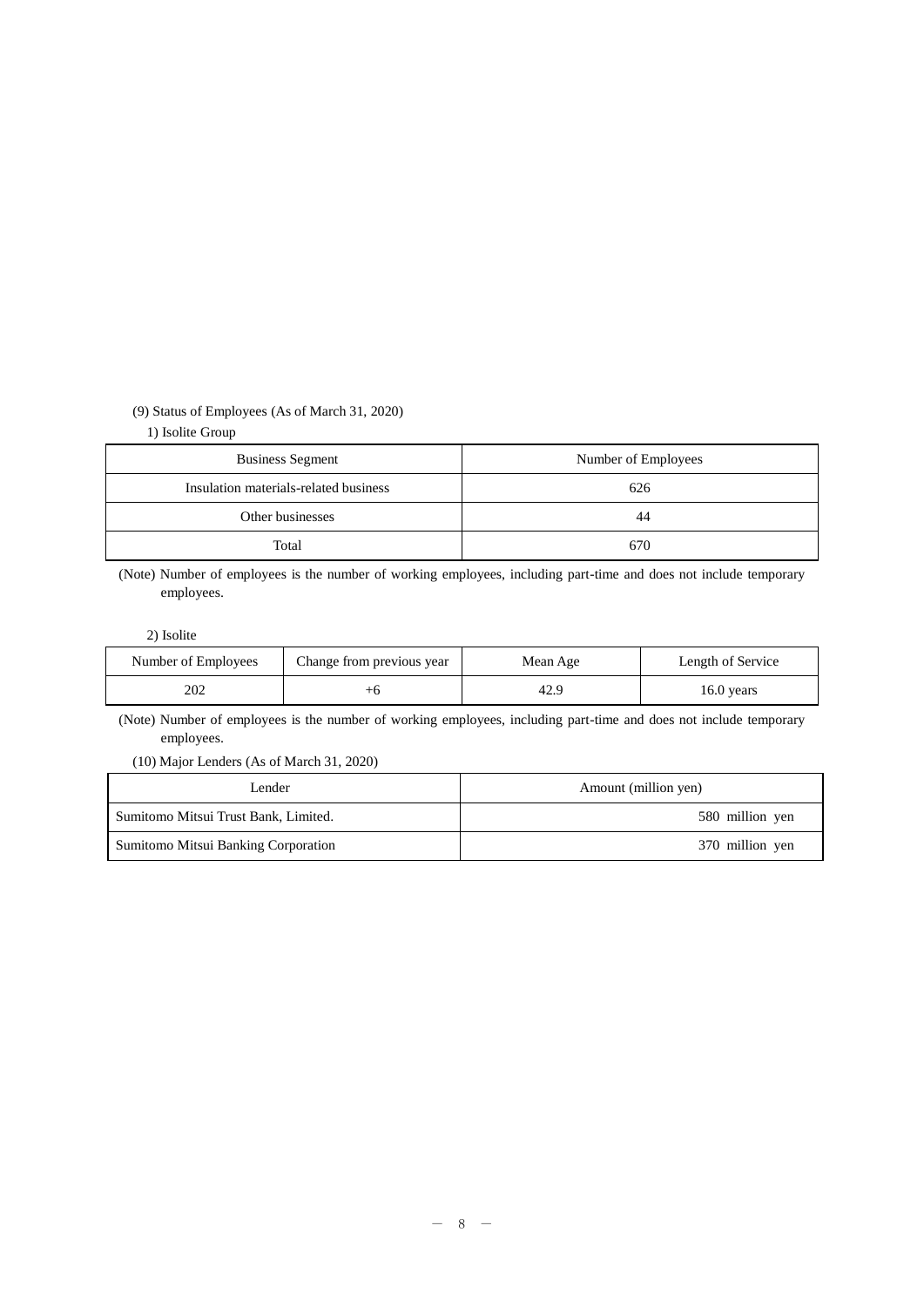### 2. Company Overview

- (1) Share Overview (As of March 31, 2020)
	- 1) Total number of authorized shares to be issued 51,259,000 shares
	- 2) Total number of outstanding shares 23,606,573 shares

3) Number of shareholders 4,534 4) Major Shareholders (top 10)

| Shareholder                                          | Number of shares | <b>Share Ratio</b> |
|------------------------------------------------------|------------------|--------------------|
| Shinagawa Refractories Co., Ltd.                     | 12,919,000       | 55.33%             |
| Nichias Corporation                                  | 1,010,000        | $4.33\%$           |
| Japan Trustee Services Bank, Ltd. (Trust Account)    | 760,000          | 3.26%              |
| The Master Trust Bank of Japan, Ltd. (Trust Account) | 584,000          | $2.50\%$           |
| Sumitomo Mitsui Trust Bank, Limited                  | 215,000          | $0.92\%$           |
| Japan Trustee Services Bank, Ltd. (Trust account 5)  | 208,000          | $0.89\%$           |
| Mitsui Sumitomo Insurance, Limited                   | 191,000          | $0.82\%$           |
| Credit Suisse Group AG                               | 186,000          | $0.80\%$           |
| UBS AG London A/C IPB Segregated Client Account      | 176,000          | $0.76\%$           |
| Goldman Sachs International                          | 174,000          | $0.75\%$           |

(Note) The shareholding ratio is calculated after deducting treasury stock (255,513 shares).

5) Other important matters regarding shares

To enable flexible execution of capital policies in response to changes in the business environment, we have acquired common shares of treasury stock through a market purchase as follows, in accordance with the provisions of Article 156 of the Companies Act as applied mutatis mutandis pursuant to the provisions of Article 165, Paragraph 3, of the Companies Act.

Acquisition of treasury stock pursuant to a resolution of the Company's Board of Directors at the meeting held on March 5, 2020

A. Acquisition period: From March 6, 2020 to March 11, 2020

B. Total number of shares acquired: 200,000 shares (Percentage of share held for the total number of issued shares (excluding treasury stock) 0.85%)

C. Total share acquisition cost: 99,135,000 yen

(2) Status of Share Warrant

None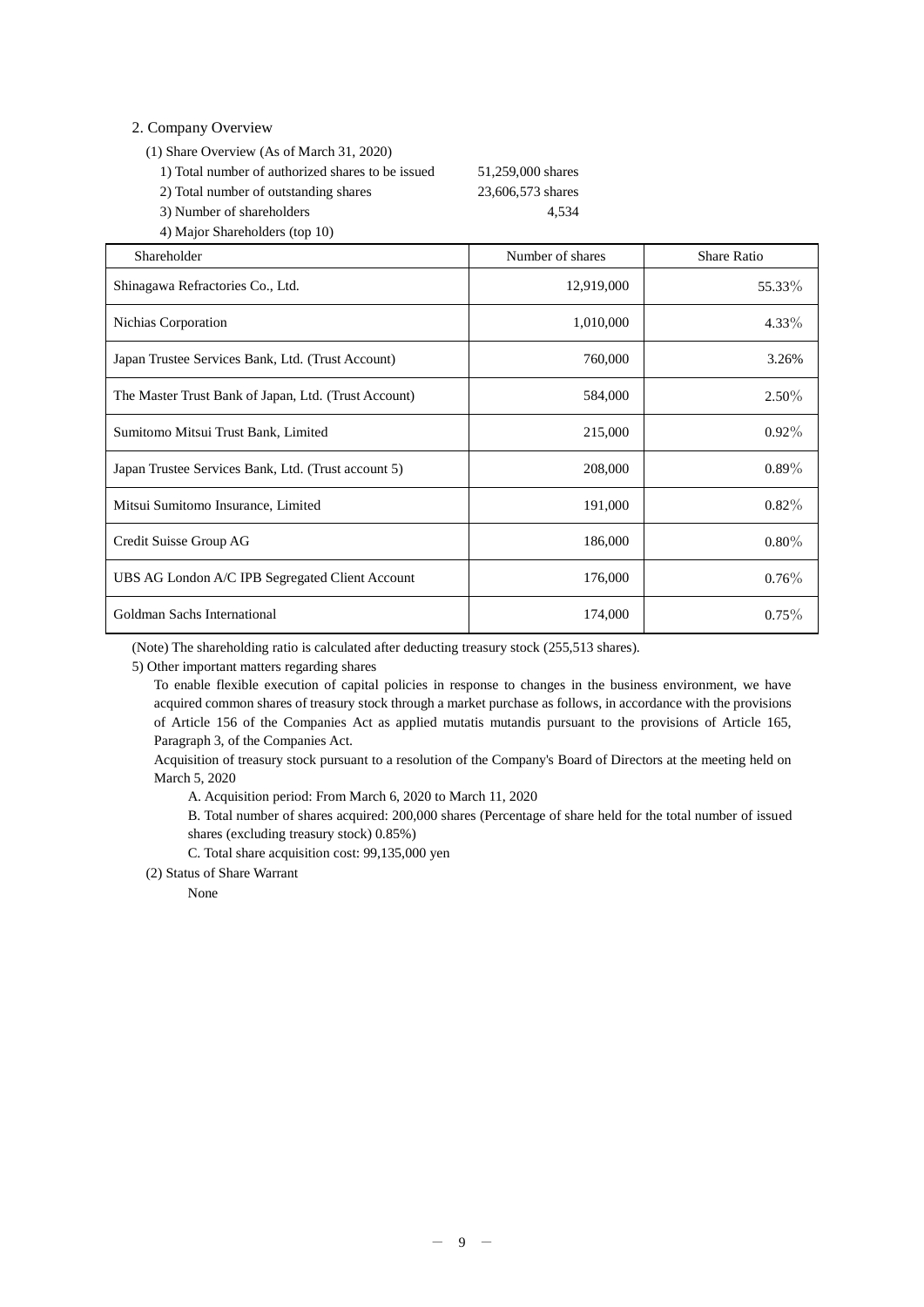#### (3) Company Executive Officers

1) Directors and Auditors (as of March 31, 2020)

| Position                                                                    | Name               | <b>Management Responsibility</b>                                                                                                                                                                                            |
|-----------------------------------------------------------------------------|--------------------|-----------------------------------------------------------------------------------------------------------------------------------------------------------------------------------------------------------------------------|
| Representative Director,<br>President                                       | Eishi Iida         |                                                                                                                                                                                                                             |
|                                                                             |                    | In charge of environmental safety measures<br>department, production technology division, quality<br>assurance department, overseas operations and<br>overseas affiliates                                                   |
| <b>Executive Director</b>                                                   | <b>Tatsuo Sano</b> | Chairman of Isolite Insulating Firebrick Sdn. Bhd.                                                                                                                                                                          |
|                                                                             |                    | Chairman of Isolite Eastern Union Refractories Co.,<br>Ltd.                                                                                                                                                                 |
|                                                                             |                    | Chairman of Isolite Ceramic Fibers Sdn. Bhd.                                                                                                                                                                                |
| Director                                                                    | Toshiaki Hashimoto | GM of Research and Development Group and Furnace<br>Engineering Department and Technology Development<br>Division.                                                                                                          |
| Director                                                                    | Toshihiro Yamawaki | GM of General Affairs Department and Director of<br>Accounting department, Information systems office and<br>domestic affiliates.                                                                                           |
| Director                                                                    | Akihiko Okada      | GM of Isolite's production division and Director of<br>Manufacturing Division and Director of Otowa plant                                                                                                                   |
| Director                                                                    | Masami Takahashi   | GM of Isolite's sales department, marketing planning<br>division and Director of sales marketing group<br>Suzhou Isolite Eastern Union Ceramic Fiber Co., Ltd.,<br>Chairman<br>Isolite (Shanghai) Trade Co., Ltd., Chairman |
| Director<br>(Permanent Audit and<br><b>Supervisory Committee</b><br>member) | Hiroshi Sato       |                                                                                                                                                                                                                             |
| Director                                                                    |                    | Head of Shirae Certified Public Accountants Office                                                                                                                                                                          |
| (Audit and Supervisory<br>Committee member)                                 | Nobuhiro Shirae    | Representative Member of Kouei Audit Corporation<br>Representative Member of Masters Tax Accountants                                                                                                                        |
| Director                                                                    |                    |                                                                                                                                                                                                                             |
| (Audit and Supervisory<br>Committee member)                                 | Akihiko Ishikawa   | Director of Ishikawa Accounting Office                                                                                                                                                                                      |

(Notes) 1. Director (auditing committee member) Mr. Nobuhiro Shirae and Director (auditing committee member) Mr. Akihiko Ishikawa are external directors.

2. Isolite has reported to the Tokyo Stock Exchange that Director (auditing committee member) Mr. Nobuhiro Shirae and Director (auditing committee member) Mr. Akihiko Ishikawa are independent directors.

3. In order to enhance information collection and increase the effectiveness of audits through sufficient collaboration with internal audit departments, etc., and to strengthen our audit and supervisory functions,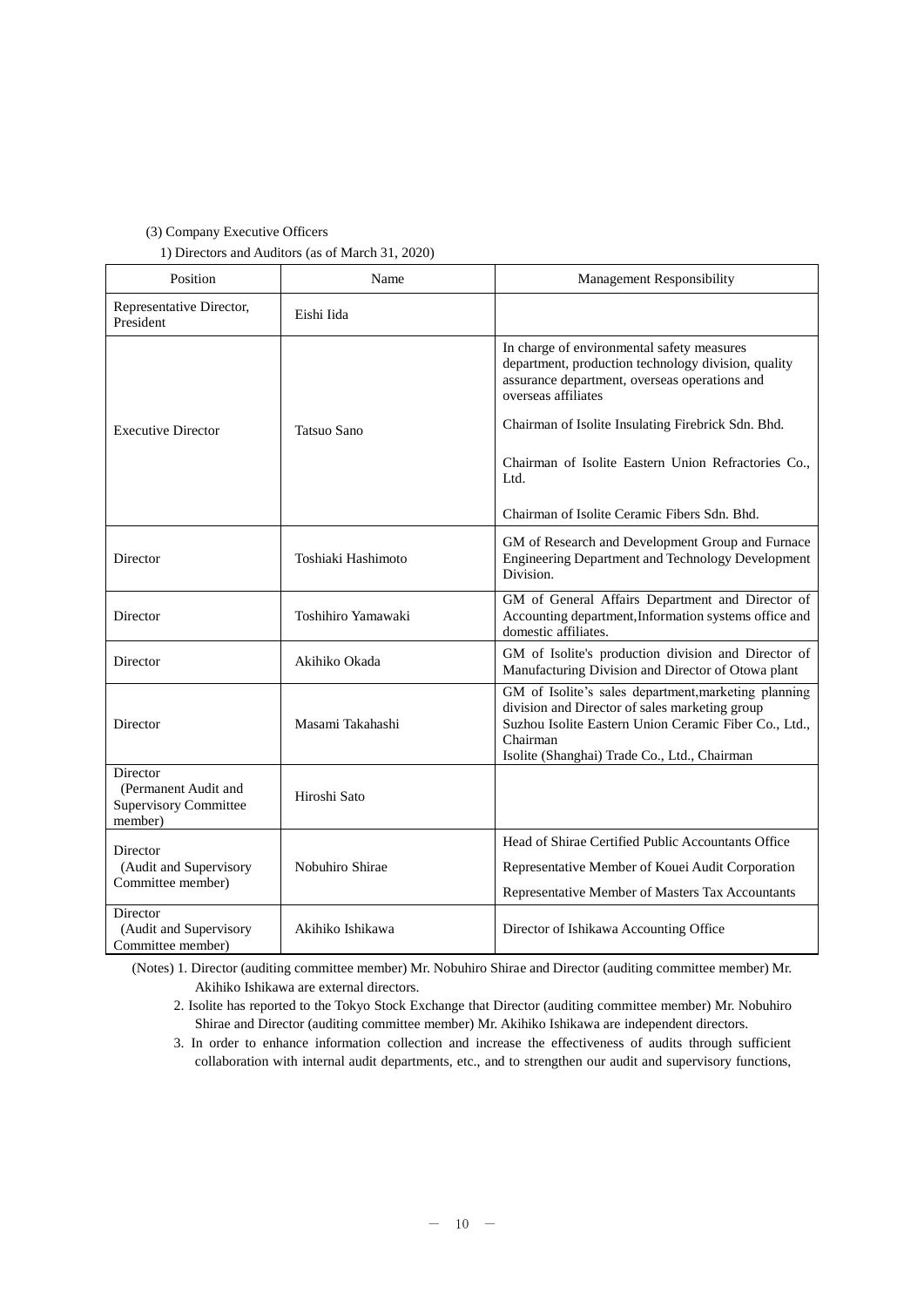Mr. Hiroshi Sato has been selected as a full-time audit committee member.

4. Director (auditing committee member) Mr. Nobuhiro Shirae and Director (auditing committee member) Mr. Akihiko Ishikawa are qualified certified public accountants and tax accountants, and they have considerable knowledge of finance and accounting.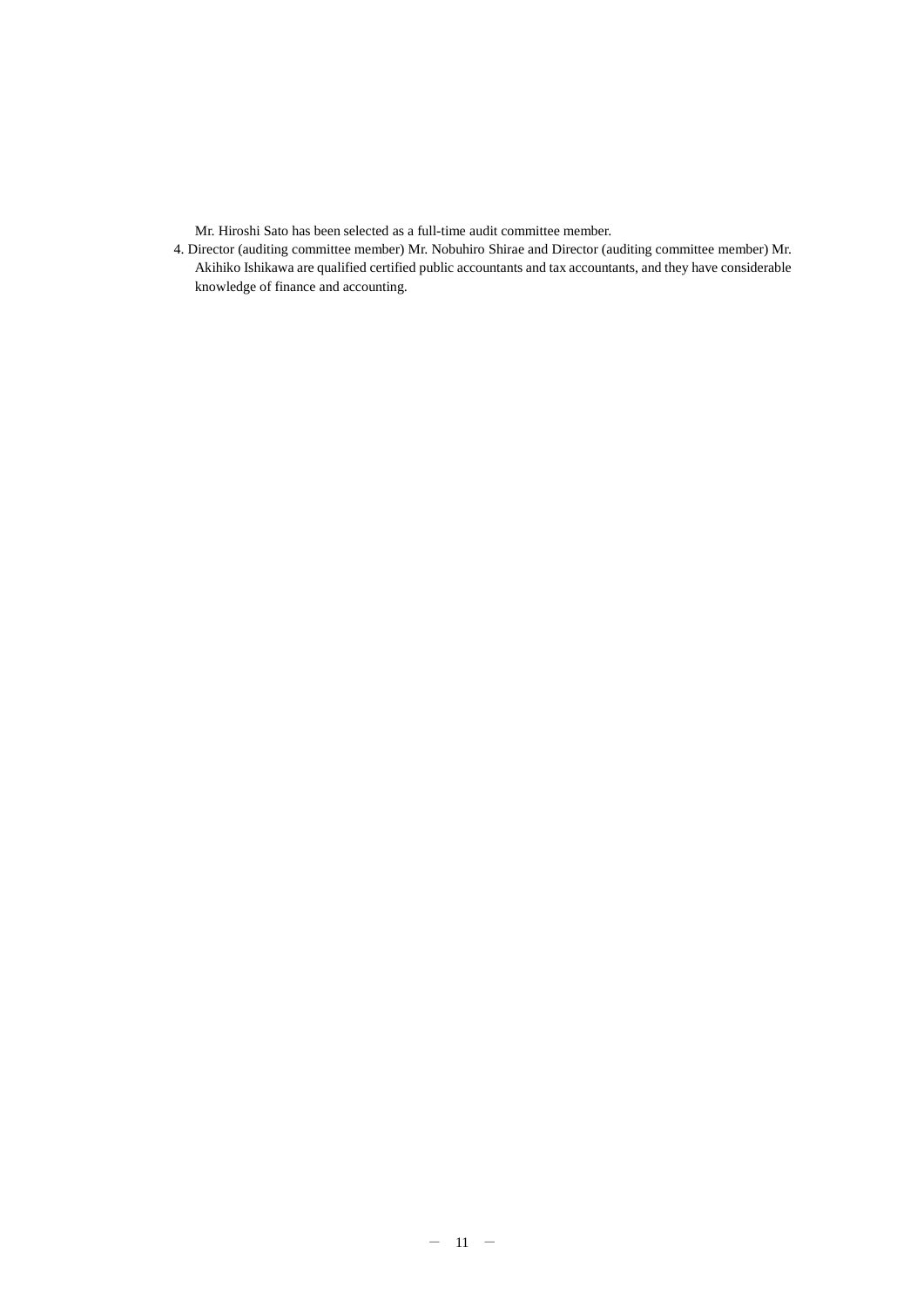# Consolidated Balance Sheet

(As of March 31, 2020)

|                                             |             |                                                     | Unit: Million Yen |  |
|---------------------------------------------|-------------|-----------------------------------------------------|-------------------|--|
| Assets                                      |             | Liabilities                                         |                   |  |
| <b>Current Assets</b>                       | 12,344      | <b>Current Liabilities</b>                          | 4,457             |  |
| Cash and deposits                           | 4,794       | Bills payable and accounts<br>payable               | 1,192             |  |
| Bills receivable and accounts<br>receivable | 3,979       | Electronically-recorded<br>monetary obligations     | 273               |  |
| Electronically-recorded<br>monetary claims  | 679         | Short-term borrowings<br>Provision for income taxes | 496<br>360        |  |
|                                             |             | Accrued expenses                                    | 425               |  |
| Finished products                           | 1,617       | Accrued bonus                                       | 394               |  |
| Products in progress                        | 352         | Provision for business structure<br>improvement     | 175               |  |
| Raw materials and stored items              | 581         | Other                                               | 1,139             |  |
| Other current assets                        | 343         | <b>Fixed Liabilities</b>                            | 1,853             |  |
| Allowance for doubtful                      | $\Delta$ 3  | Long-term borrowings                                | 771               |  |
| accounts                                    |             | Allowance for environmental                         | 3                 |  |
| <b>Fixed Assets</b>                         | 8,170       | measures                                            |                   |  |
| <b>Tangible Fixed Assets</b>                | 6,128       | Allowance for retirement<br>benefits                | 36                |  |
| Buildings & structures                      | 1,320       | Allowance for retirement<br>benefits                | 709               |  |
| Machinery and vehicle equip.                | 1,247       | Guarantee deposits received                         | 192               |  |
| Tools, apparatus and fixtures               | 144         | Other                                               | 139               |  |
| Land                                        | 1,666       | <b>Total of Liabilities</b>                         | 6,310             |  |
|                                             |             | <b>Net Assets</b>                                   |                   |  |
| Construction in progress                    | 1,749       | Shareholders' Equity                                | 13,672            |  |
| <b>Intangible Fixed Assets</b>              | 138         | Capital                                             | 3,196             |  |
| <b>Investments/Other Assets</b>             | 1,902       | Capital surplus                                     | 2,254             |  |
| Investment in securities                    | 925         | Accumulated earnings                                | 8,331             |  |
| Long-term loans                             | 250         | Treasury stock                                      | $\Delta$ 110      |  |
|                                             |             | Total of Other Comprehensive<br>Income              | ∆86               |  |
| Assets related to retirement<br>benefits    | 129         | Reserve from securities<br>revaluation              | 272               |  |
| Deferred tax asset                          | 351         | Exchange adjustments                                | $\Delta$ 279      |  |
| Other                                       | 318         | Foreign currency translation<br>adjustment          | $\Delta$ 79       |  |
| Allowance for doubtful<br>accounts          | $\Delta$ 72 | Non-controlling shareholder<br>equity               | 617               |  |
|                                             |             | <b>Total of Net Assets</b>                          | 14,204            |  |
| <b>Total of Assets</b>                      | 20,514      | Total of Liabilities and Net Assets                 | 20,514            |  |

(Note) Figures are rounded down to the nearest million yen

.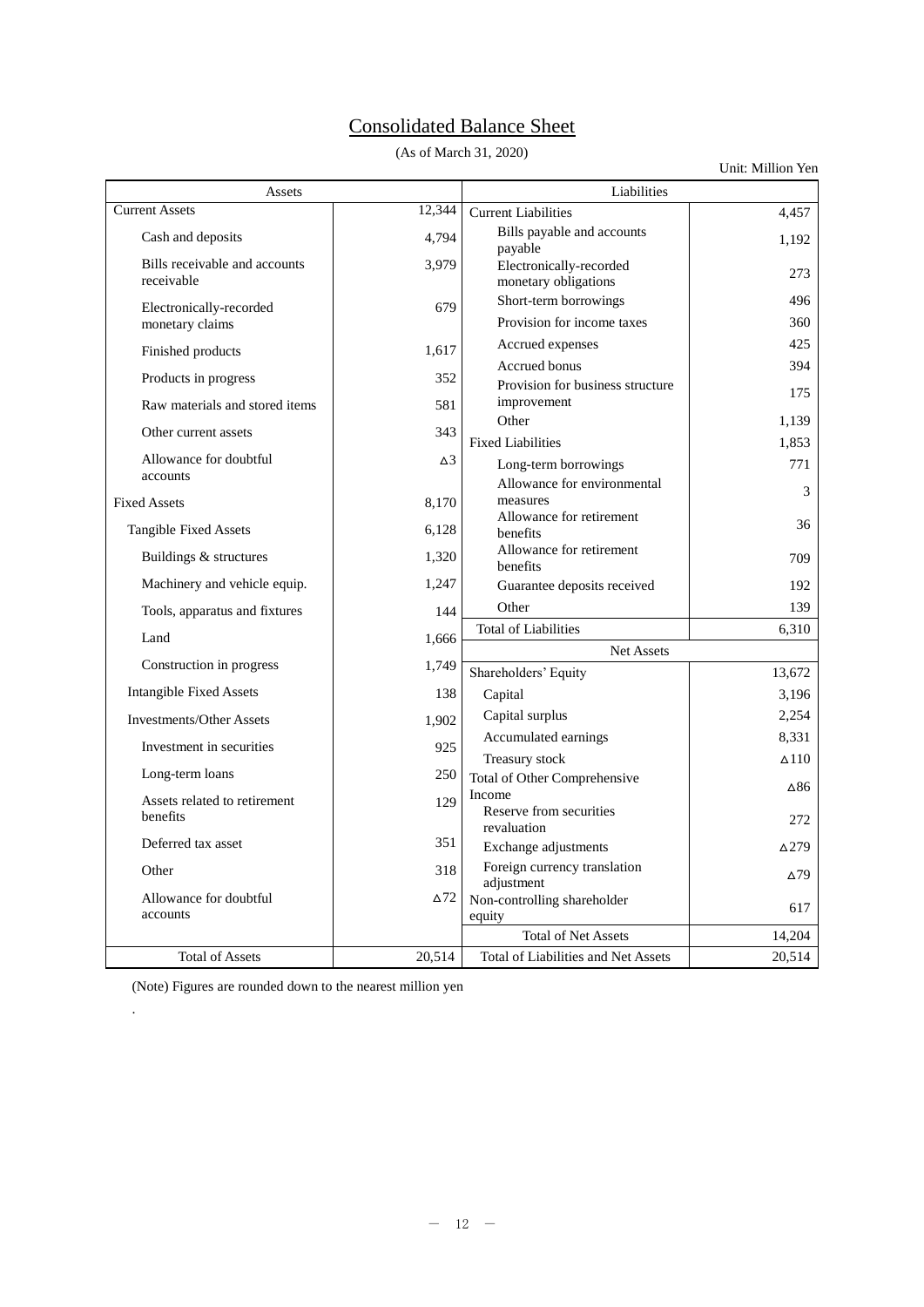# Consolidated Profit and Loss Statement

(April 1, 2019 - March 31, 2020)

(Unit: Million Yen)

| Item                                                                    |                | Amount |
|-------------------------------------------------------------------------|----------------|--------|
| Sales                                                                   |                | 16,129 |
| Cost of sales                                                           |                | 9,842  |
| Gross profit                                                            |                | 6,286  |
| Selling and general administrative expenses                             |                | 3,449  |
| Operating profit                                                        |                | 2,836  |
| Non-operating profit                                                    |                |        |
| Interest/dividend received                                              | 46             |        |
| Rent payment receivable                                                 | 11             |        |
| Equity in earnings of affiliates                                        | 32             |        |
| Royalties receivable                                                    | 34             |        |
| Other                                                                   | 56             | 182    |
| Non-operating expenses                                                  |                |        |
| Interest paid                                                           | 14             |        |
| Depreciation of temporarily idling fixed asset                          | 13             |        |
| Currency exchange loss                                                  | 59             |        |
| Other                                                                   | 45             | 132    |
| Recurring Profit                                                        |                | 2,886  |
| Extraordinary income                                                    |                |        |
| Gain on sales of investment securities                                  | 60             | 60     |
| Extraordinary losses                                                    |                |        |
| Loss on valuation of investment securities                              | 35             |        |
| Business structure improvement costs                                    | 192            | 227    |
| Net income before taxes and other adjustments                           |                | 2,719  |
| Corporate tax, corporate inhabitant tax and corporate enterprise<br>tax | 798            |        |
| Corporate tax adjustment                                                | $\triangle$ 23 | 774    |
| Current term net profit                                                 |                | 1,945  |
| Current term net profit attributable to non-controlling<br>shareholders |                | 53     |
| Current term net profit attributable to parent company shareholders     |                | 1,891  |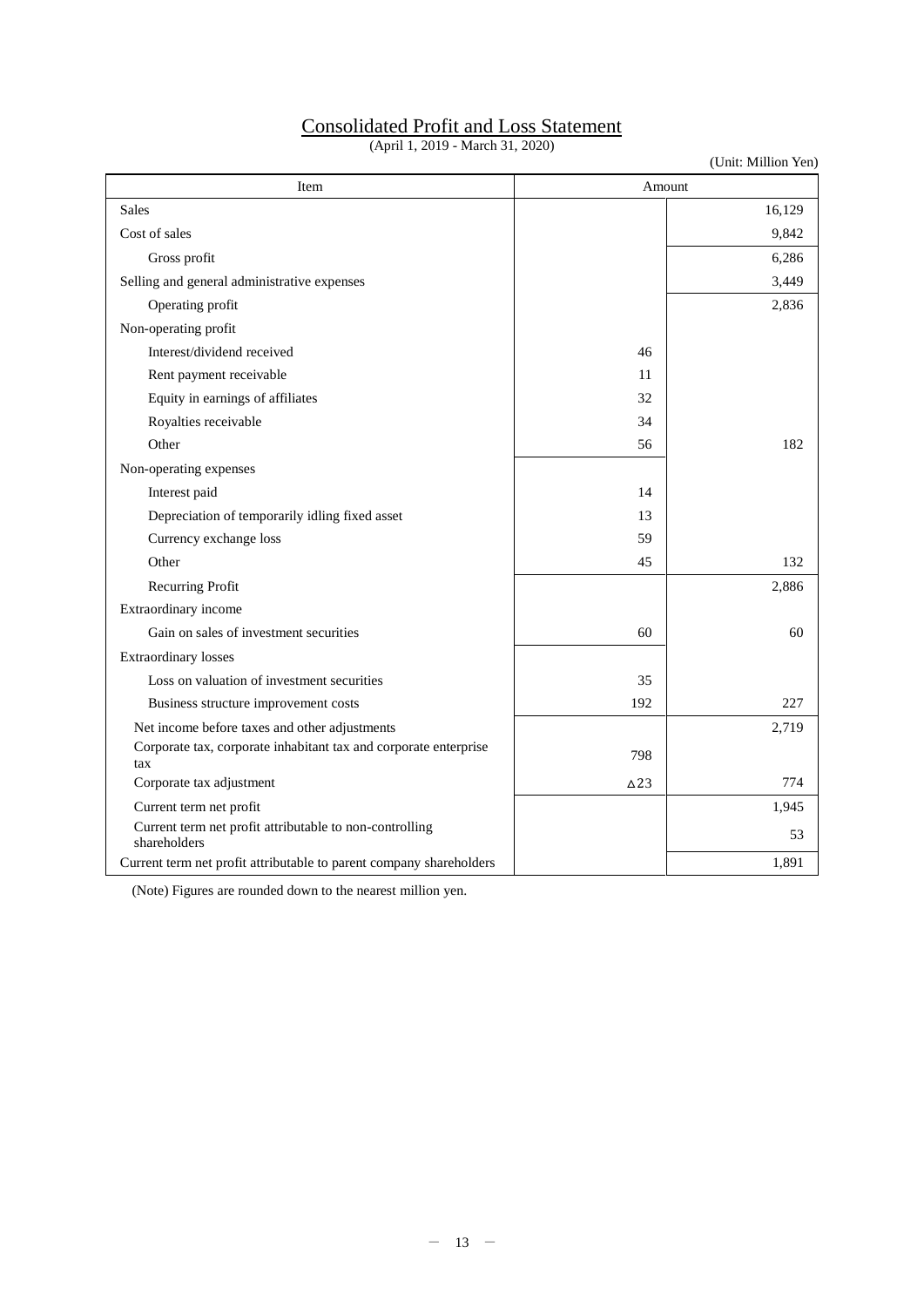# Consolidated statement of shareholders' equity

|  |  |  | (April 1, 2019 - March 31, 2020) |  |  |  |
|--|--|--|----------------------------------|--|--|--|
|--|--|--|----------------------------------|--|--|--|

Unit: Million Yen

|                                                                                                       |                                                             | Shareholders' Equity                              |                          |                                                              |                                                                  |                 |                                       |     |                             |
|-------------------------------------------------------------------------------------------------------|-------------------------------------------------------------|---------------------------------------------------|--------------------------|--------------------------------------------------------------|------------------------------------------------------------------|-----------------|---------------------------------------|-----|-----------------------------|
|                                                                                                       | Capital                                                     | Capital surplus                                   |                          |                                                              | Retained earnings                                                |                 | Treasury stock                        |     | Total shareholder<br>equity |
| Balance at the beginning of<br>current period                                                         | 3,196                                                       |                                                   | 2,254                    |                                                              | 6,746                                                            |                 | $\Delta$ 11                           |     | 12.186                      |
| Change during the consolidated<br>fiscal year                                                         |                                                             |                                                   |                          |                                                              |                                                                  |                 |                                       |     |                             |
| Dividends from surplus                                                                                |                                                             |                                                   |                          |                                                              | $\Delta 306$                                                     |                 |                                       |     | $\Delta 306$                |
| Current term net profit<br>attributable to parent<br>company stock                                    |                                                             |                                                   |                          |                                                              | 1,891                                                            |                 |                                       |     | 1,891                       |
| Acquisition of treasury stock                                                                         |                                                             |                                                   |                          |                                                              |                                                                  |                 | $\Delta$ 99                           |     | $\Delta$ 99                 |
| Net change during the<br>consolidated fiscal year for<br>items other than shareholder<br>equity [net] |                                                             |                                                   |                          |                                                              |                                                                  |                 |                                       |     |                             |
| Total change<br>during the consolidated fiscal<br>year                                                |                                                             | $\overline{\phantom{0}}$                          | $\overline{\phantom{0}}$ |                                                              | 1.585                                                            |                 | $\Delta$ 99                           |     | 1.486                       |
| Balance at the end of current<br>period                                                               | 3,196                                                       |                                                   | 2,254                    |                                                              | 8,331                                                            |                 | $\Delta$ 110                          |     | 13,672                      |
|                                                                                                       |                                                             | Accumulated amount for other comprehensive income |                          |                                                              |                                                                  |                 |                                       |     |                             |
|                                                                                                       | Valuation difference<br>on available-for-sale<br>securities | Foreign currency<br>conversion<br>adjustments     |                          | Adjusted<br>accumulated amount<br>for retirement<br>benefits | Total accumulated<br>amount for other<br>comprehensive<br>income |                 | Non-Controlling<br>shareholder equity |     | Total<br>net assets         |
| Balance at the beginning of<br>current period                                                         | 313                                                         | $\triangle$ 272                                   |                          | $\Delta$ 17                                                  |                                                                  | 23              |                                       | 606 | 12,806                      |
| Change during the consolidated<br>fiscal year                                                         |                                                             |                                                   |                          |                                                              |                                                                  |                 |                                       |     |                             |
| Dividends from surplus                                                                                |                                                             |                                                   |                          |                                                              |                                                                  |                 |                                       |     | $\Delta$ 306                |
| Current term net profit<br>attributable to parent<br>company stock                                    |                                                             |                                                   |                          |                                                              |                                                                  |                 |                                       |     | 1,891                       |
| Acquisition of treasury stock                                                                         |                                                             |                                                   |                          |                                                              |                                                                  |                 |                                       |     | $\Delta$ 99                 |
| Net change during the<br>consolidated fiscal year for<br>items other than shareholder<br>equity [net] | $\triangle 40$                                              | Δ6                                                |                          | $\Delta 62$                                                  |                                                                  | $\triangle$ 110 |                                       | 11  | $\Delta$ 98                 |
| Total change<br>during the consolidated fiscal<br>year                                                | $\Delta$ 40                                                 | Δ6                                                |                          | $\triangle 62$                                               |                                                                  | $\Delta$ 110    |                                       | 11  | 1,387                       |
| Balance at the end of current<br>period                                                               | 272                                                         | $\Delta$ 279                                      |                          | $\Delta$ 79                                                  |                                                                  | $\Delta 86$     |                                       | 617 | 14,204                      |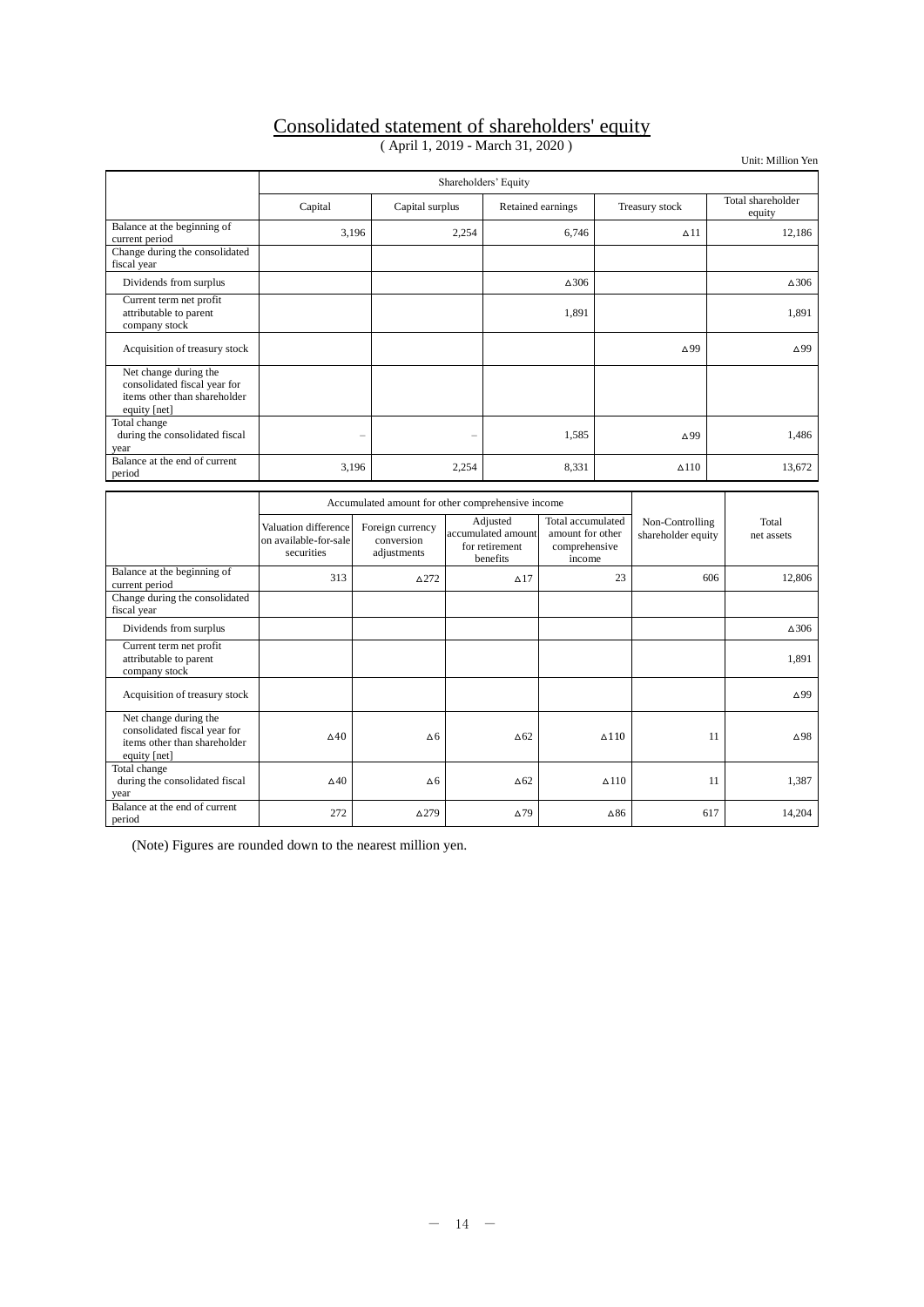# Company Balance Sheet (Isolite)

(As of March 31, 2020)

Unit: Million Yen

| Assets                          |             | Liabilities                                     |                 |  |
|---------------------------------|-------------|-------------------------------------------------|-----------------|--|
| <b>Current Assets</b>           | 7,128       | <b>Current Liabilities</b>                      | 2,435           |  |
| Cash and deposits               | 1,561       | Bills payable                                   | 98              |  |
| Bills receivable                | 997         | Electronically-recorded<br>monetary obligations | 215             |  |
| Electronically-recorded         | 272         | Accounts payable                                | 676             |  |
| monetary claims                 |             | Long-term borrowings due                        |                 |  |
| Accounts receivable             | 2,179       | within one year                                 | 480             |  |
| Finished products               | 791         | Accounts payable-other                          | 91              |  |
| Property for sale               | 227         | Provision for income taxes                      | 193             |  |
| Products in progress            | 55          | Consumption tax payable                         | 54              |  |
| Materials and supplies          | 171         | Accrued expenses                                | 211             |  |
| Short-term loan                 | 763         | <b>Accrued</b> bonus                            | 181             |  |
| Other current assets            | 112         | Provision for business structure<br>improvement | 175             |  |
| Allowance for doubtful accounts | Δ4          | Other                                           | 56              |  |
| <b>Fixed Assets</b>             | 7,561       | <b>Fixed Liabilities</b>                        | 1,376           |  |
|                                 | 2,549       | Long-term borrowings                            | 770             |  |
| <b>Tangible Fixed Assets</b>    |             | Allowance for environmental                     |                 |  |
| <b>Buildings</b>                | 576         | measures                                        | 3               |  |
| <b>Structures</b>               | 34          | Allowance for retirement                        | 315             |  |
| Machinery and equipment         | 530         | benefits<br>Guarantee deposits received         | 180             |  |
| Vehicles                        | $\theta$    | Other                                           | 106             |  |
| Tools, apparatus and fixtures   | 50          | <b>Total of Liabilities</b>                     | 3,811           |  |
| Land                            | 1,328       | Net Assets                                      |                 |  |
| Construction in progress        | 28          | Shareholders' Equity                            | 10,606          |  |
| <b>Intangible Fixed Assets</b>  | 39          | Capital                                         | 3,196           |  |
| Software                        | 31          | Capital surplus                                 | 2,254           |  |
| Other                           | 8           | Capital surplus reserve                         | 904             |  |
| <b>Investments/Other Assets</b> | 4,972       | Other capital surplus                           | 1,350           |  |
| Investment in securities        | 746         | Accumulated earnings                            | 5.265           |  |
| Stock of affiliated companies   | 3,197       | <b>Accumulated Earnings</b>                     | 5,265           |  |
| Investments in affiliated       | 757         | Other accumulated earnings                      | 5.265           |  |
| companies                       |             | Treasury stock                                  | $\triangle$ 110 |  |
| Long-tern prepaid expenses      | 15          | Valuation and translation                       | 271             |  |
| Prepaid pension cost            | 82          | adjustments, etc.                               |                 |  |
| Deferred tax asset              | 107         | Other gains from appreciation of<br>securities  | 271             |  |
| Other investments               | 112         |                                                 |                 |  |
| Allowance for doubtful accounts | $\Delta$ 47 | <b>Total of Net Assets</b>                      | 10,878          |  |
| <b>Total of Assets</b>          | 14,690      | Total of Liabilities and Net Assets             | 14,690          |  |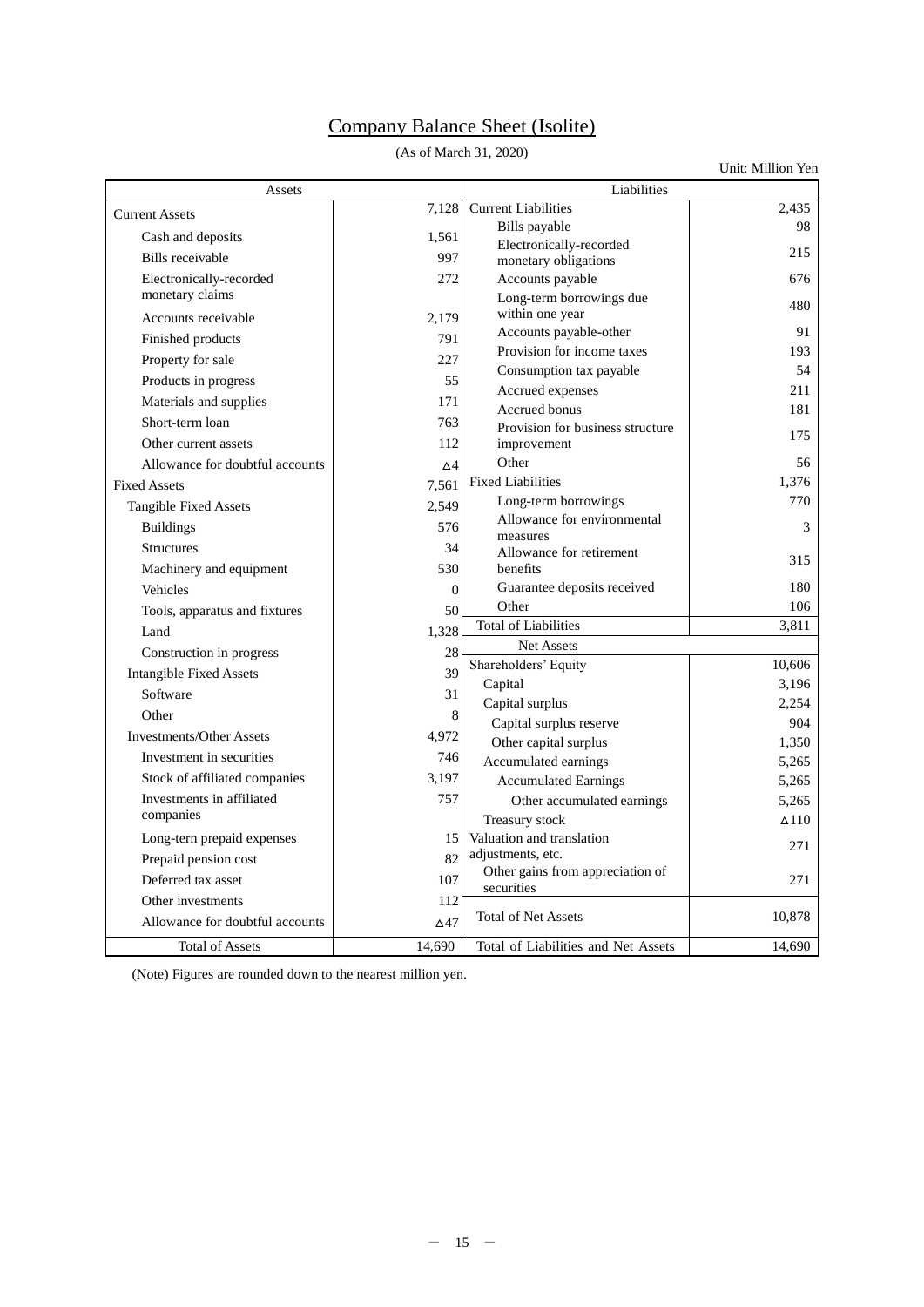# Company Profit and Loss Statement (Isolite)

(April 1, 2019 - March 31, 2020)

Unit: Million Yen

| Item                                                                    | Amount     |       |  |
|-------------------------------------------------------------------------|------------|-------|--|
| <b>Sales</b>                                                            |            | 9,198 |  |
| Cost of sales                                                           |            | 5,943 |  |
| Gross profit                                                            |            | 3,254 |  |
| Selling and general administrative expenses                             |            | 2,067 |  |
| Operating profit                                                        |            | 1,187 |  |
| Non-operating profit                                                    |            |       |  |
| Interest/dividend received                                              | 566        |       |  |
| Others                                                                  | 63         | 629   |  |
| Non-operating expenses                                                  |            |       |  |
| Interest paid                                                           | 11         |       |  |
| Depreciation of temporarily idling fixed asset                          | 13         |       |  |
| Currency exchange loss                                                  | 40         |       |  |
| Other expenses                                                          | 38         | 104   |  |
| <b>Recurring Profit</b>                                                 |            | 1,712 |  |
| Extraordinary income                                                    |            |       |  |
| Gain on sales of investment securities                                  | 83         | 83    |  |
| <b>Extraordinary losses</b>                                             |            |       |  |
| Loss on valuation of investment securities                              | 35         |       |  |
| Business structure improvement costs                                    | 235        | 270   |  |
| Net Income Before Taxes and Other Adjustments                           |            | 1,524 |  |
| Corporate tax, corporate inhabitant tax and corporate enterprise<br>tax | 323        |       |  |
| Adjustment of income taxes                                              | $\Delta27$ | 296   |  |
| Current Term Net Profit                                                 |            | 1,228 |  |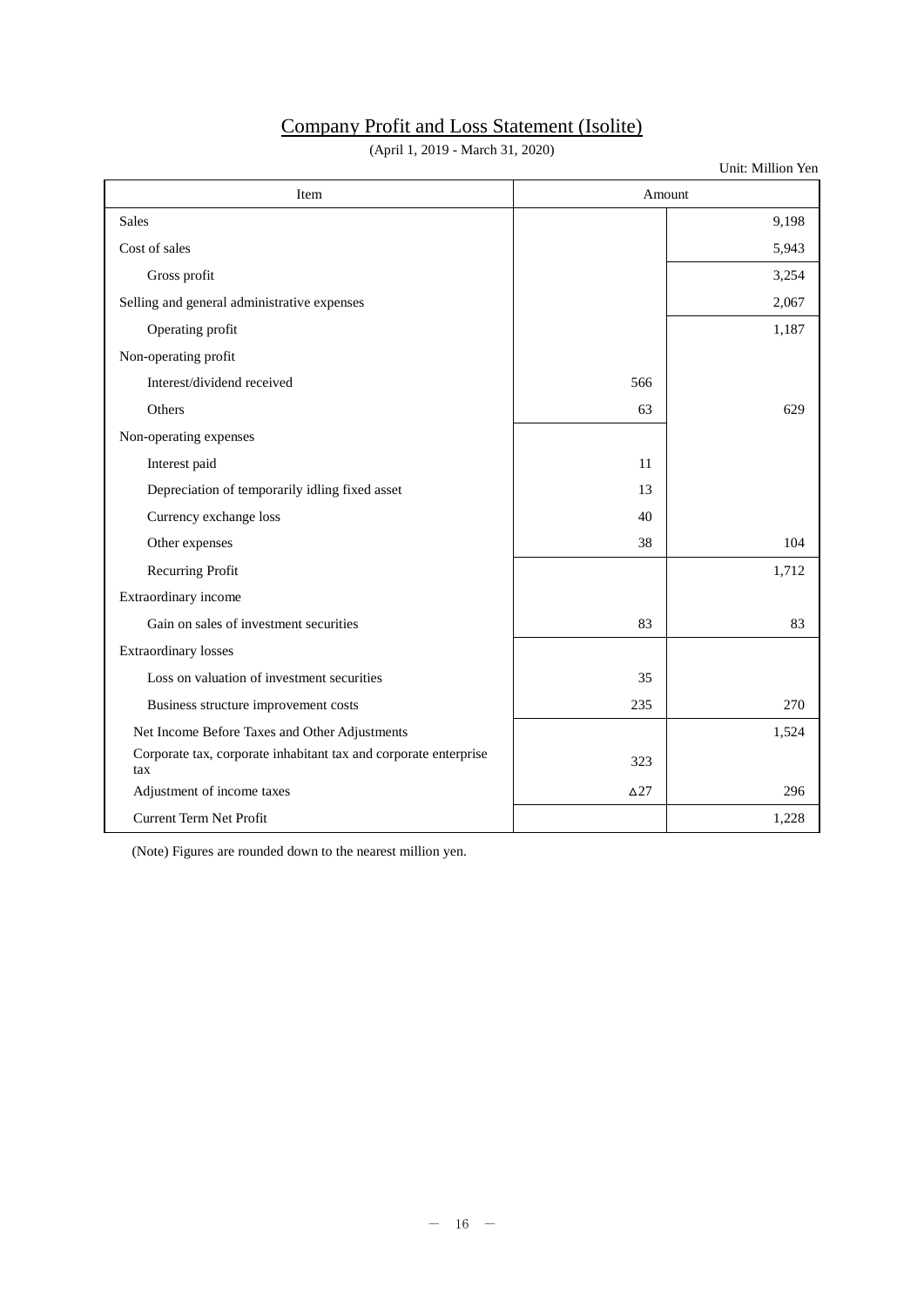# Statement of changes in net assets

(April 1, 2019 - March 31, 2020)

Unit: Million Yen

|                                                                                   |                                             | Shareholders' Equity                                                     |                                      |                          |                                                                             |                                   |                            |                                |  |
|-----------------------------------------------------------------------------------|---------------------------------------------|--------------------------------------------------------------------------|--------------------------------------|--------------------------|-----------------------------------------------------------------------------|-----------------------------------|----------------------------|--------------------------------|--|
|                                                                                   |                                             |                                                                          | Capital surplus<br>Retained earnings |                          |                                                                             |                                   |                            |                                |  |
|                                                                                   | Capital stock                               | Capital<br>reserves                                                      | Other capital<br>surplus             | Capital surplus<br>total | Other<br>retained<br>earnings<br>Retained<br>earnings<br>brought<br>forward | <b>Total</b> retained<br>earnings | <b>Treasury</b> stock      | Total<br>shareholder<br>equity |  |
| Balance at the beginning of current<br>period                                     | 3,196                                       | 904                                                                      | 1,350                                | 2,254                    | 4,343                                                                       | 4,343                             | $\triangle$ 11             | 9,783                          |  |
| Change during the fiscal year                                                     |                                             |                                                                          |                                      |                          |                                                                             |                                   |                            |                                |  |
| Dividends from surplus                                                            |                                             |                                                                          |                                      |                          | $\triangle$ 306                                                             | $\triangle$ 306                   |                            | $\triangle$ 306                |  |
| Net income                                                                        |                                             |                                                                          |                                      |                          | 1,228                                                                       | 1,228                             |                            | 1,228                          |  |
| Acquisition of treasury stock                                                     |                                             |                                                                          |                                      |                          |                                                                             |                                   | $\triangle$ 99             | $\triangle$ 99                 |  |
| Change during the fiscal year<br>for items other than shareholder<br>equity [net] |                                             |                                                                          |                                      |                          |                                                                             |                                   |                            |                                |  |
| Total change during the fiscal year                                               | -                                           | -                                                                        | -                                    | ÷                        | 922                                                                         | 922                               | $\triangle$ 99             | 823                            |  |
| Balance at the end of current<br>period                                           | 3,196                                       | 904                                                                      | 1,350                                | 2,254                    | 5,265                                                                       | 5,265                             | $\triangle$ 110            | 10,606                         |  |
|                                                                                   | Valuation and translation adjustments, etc. |                                                                          |                                      |                          |                                                                             |                                   |                            |                                |  |
|                                                                                   |                                             | Valuation difference on available-for-<br>sale securities<br>adjustments |                                      |                          | Total valuation and translation                                             |                                   | <b>Total of Net Assets</b> |                                |  |

|                                                                                   | Valuation difference on available-for-<br>sale securities | Total valuation and translation<br>adjustments | <b>Total of Net Assets</b> |  |
|-----------------------------------------------------------------------------------|-----------------------------------------------------------|------------------------------------------------|----------------------------|--|
| Balance at the beginning of current<br>period                                     | 311                                                       | 311                                            | 10,095                     |  |
| Change during the fiscal year                                                     |                                                           |                                                |                            |  |
| Dividends from surplus                                                            |                                                           |                                                | $\triangle$ 306            |  |
| Net income                                                                        |                                                           |                                                | 1,228                      |  |
| Acquisition of treasury stock                                                     |                                                           |                                                | $\triangle$ 99             |  |
| Change during the fiscal year<br>for items other than shareholder<br>equity [net] | $\triangle 39$                                            | $\triangle 39$                                 | $\triangle 39$             |  |
| Total change during the fiscal year                                               | $\triangle 39$                                            | $\triangle$ 39                                 | 783                        |  |
| Balance at the end of current<br>period                                           | 271                                                       | 271                                            | 10,878                     |  |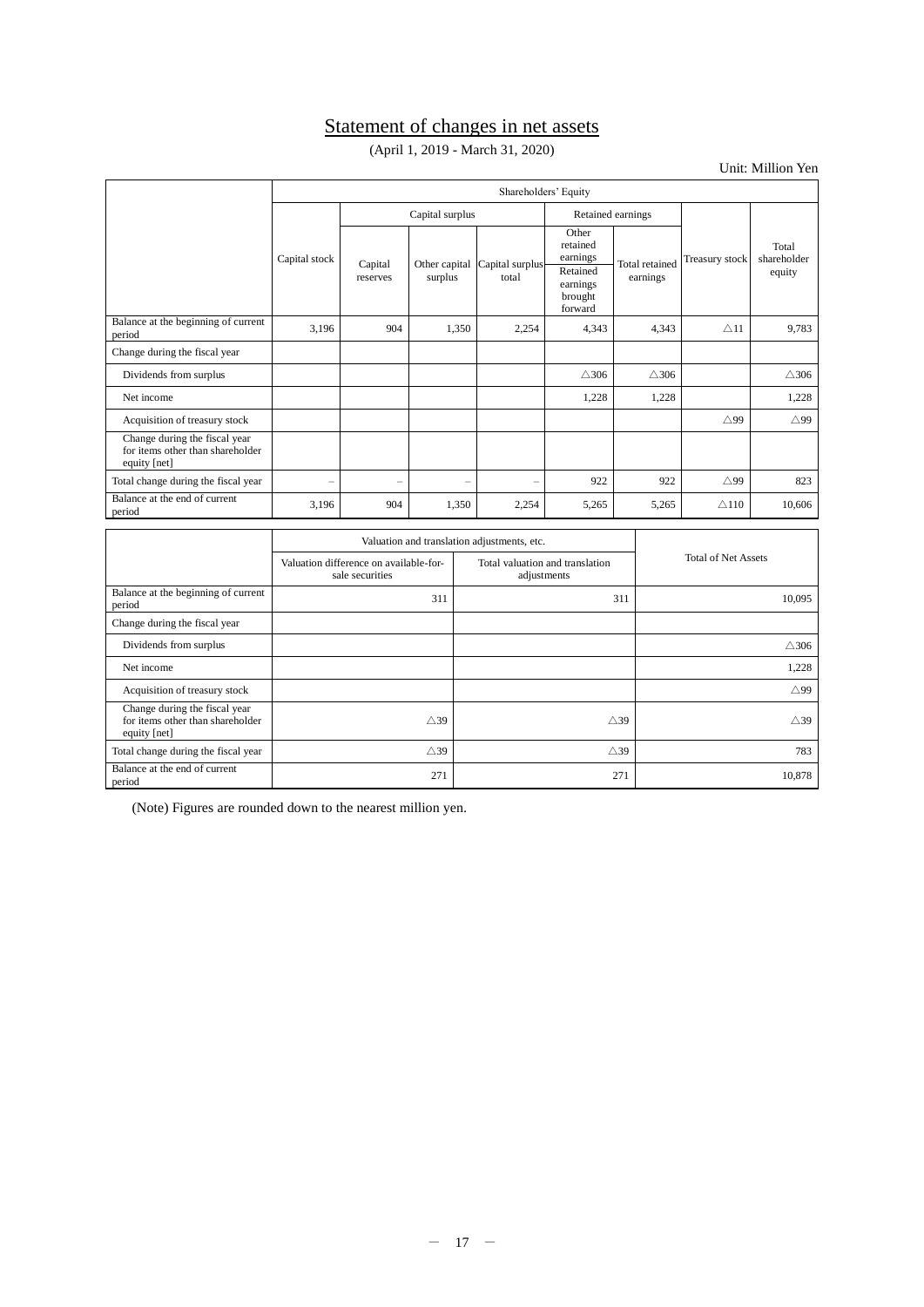## Reference Data for General Meeting of Shareholders

Resolution No. 1: Appropriation Plan of Retained Earnings

 For the year-end dividend for the current fiscal year, having taken into consideration the business results for the current fiscal year as well as future business development, etc., we would like it to be as follows.

(1) Type of dividend property

The dividend shall be monetary.

- (2) The matters regarding the assignment of the dividend property and the total amount We would like the dividend to be 10 yen per share of company's common stock In this case, the total dividend will be 233,510,600 yen.
- (3) The date on which such distribution of dividend of surplus takes effect. It shall be on June 26, 2020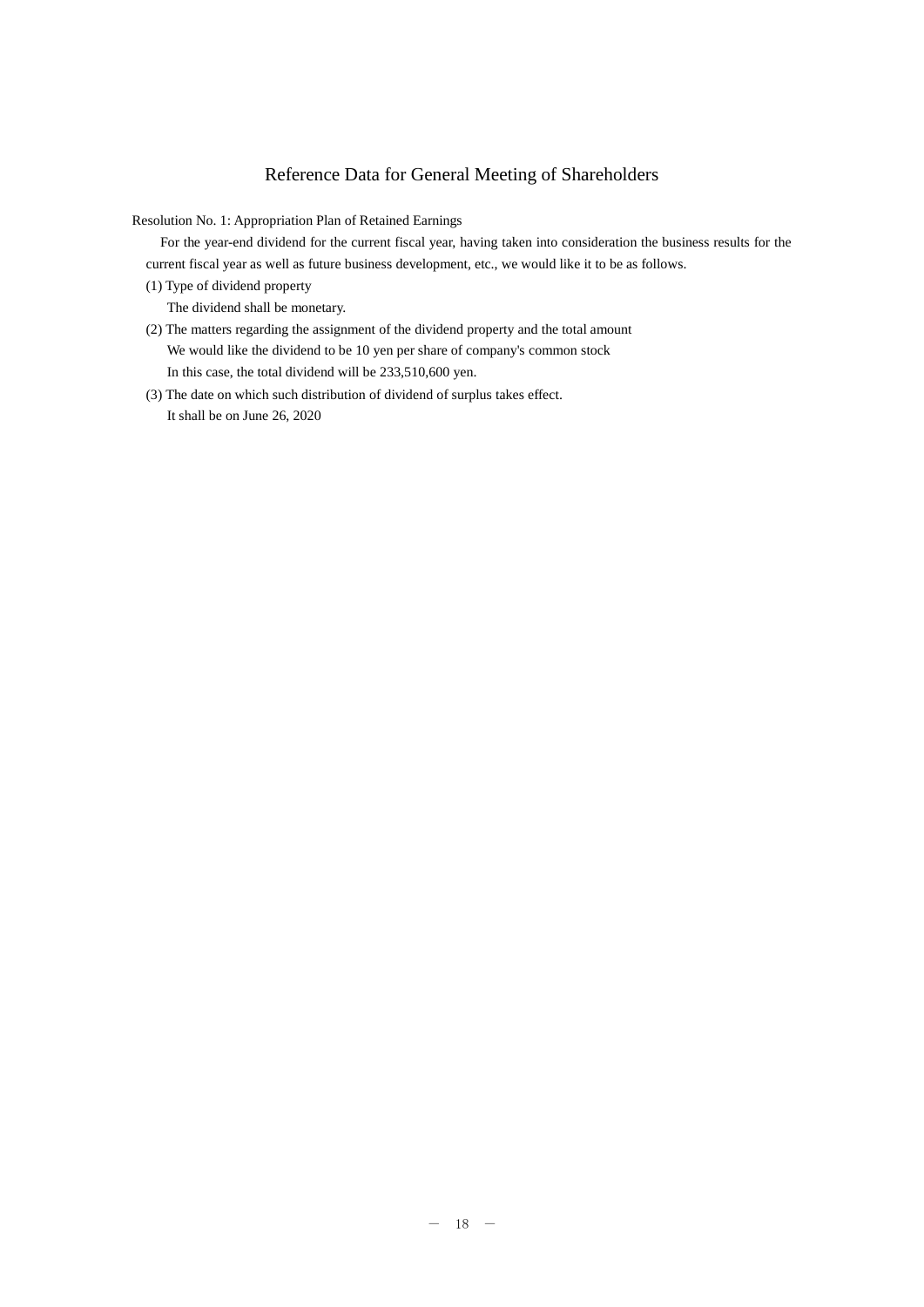Resolution No. 2:

 $\mathbf{I}$ 

Election of three Directors (Excluding Directors who are Audit and Supervisory Committee members.)

The term of office of all six Directors (Excluding Directors who are Audit and Supervisory Committee members. The same shall apply hereinafter in this resolution.) shall expire at the conclusion of this General Meeting of Shareholders.

For this reason, in order to optimize the management structure for the introduction of the executive officer system, we request the reduction of the number of Directors by three and the election of three Directors.

With regard to this resolution, the Audit Committee considers it appropriate to appoint each of the director candidates as Directors.

The director candidates are as follows.

| Candidate<br>Name<br>(Date of birth)          |                                                                                                             | The number of<br>company shares<br>owned                                                                                                                                                                                                                                                                                                                                                                                                                                                                                                                                                                                                                                                                                  |                                                                                                                                                                                                                                                                                                                                                                                                                                                                                                                                                                                                                                                                                                                                                                                                                                                                                                                                                                                                                                                                                                                                                                                                                   |
|-----------------------------------------------|-------------------------------------------------------------------------------------------------------------|---------------------------------------------------------------------------------------------------------------------------------------------------------------------------------------------------------------------------------------------------------------------------------------------------------------------------------------------------------------------------------------------------------------------------------------------------------------------------------------------------------------------------------------------------------------------------------------------------------------------------------------------------------------------------------------------------------------------------|-------------------------------------------------------------------------------------------------------------------------------------------------------------------------------------------------------------------------------------------------------------------------------------------------------------------------------------------------------------------------------------------------------------------------------------------------------------------------------------------------------------------------------------------------------------------------------------------------------------------------------------------------------------------------------------------------------------------------------------------------------------------------------------------------------------------------------------------------------------------------------------------------------------------------------------------------------------------------------------------------------------------------------------------------------------------------------------------------------------------------------------------------------------------------------------------------------------------|
| Eishi Iida<br>(Born August 25, 1955)          | April 1981<br>April 2009<br>October 2009<br>June 2012<br>June 2013<br>April 2014<br>April 2018<br>June 2018 | Joined Shinagawa Shirorenga Co., Ltd. (Now Shinagawa Refractories<br>Co., Ltd.)<br>Director of the Yumoto plant of the above<br>Executive director of Shinagawa Refractories Co., Ltd., and director of<br>Yumoto plant<br>Executive Vice President of the company and director of Yumoto plant<br>Representative Executive Officer of the company and director of<br>Okayama plant<br>Representative Executive Officer of the company and director of West<br>Japan plant<br>Consulting Director of Isolite's Sales Department<br>Isolite's President and Representative Director (current position)                                                                                                                     | 5,900 shares                                                                                                                                                                                                                                                                                                                                                                                                                                                                                                                                                                                                                                                                                                                                                                                                                                                                                                                                                                                                                                                                                                                                                                                                      |
| Tatsuo Sano<br>(Born November 10, 1954)       | April 1977<br>April 2007<br>June 2009<br>April 2011<br>June 2014<br>April 2019                              | Joined Isolite Babcock Refractories Co., Ltd. (now Isolite Insulating<br>Products Co., Ltd.)<br>GM of Isolite' insulating fire brick business<br>GM of Isolite's ceramic fiber business division<br>GM of Isolite's production division and Director of Otowa plant<br>Managing Director of Isolite's production division<br>In charge of Isolite's Executive director environmental safety measures<br>department, production technology division, quality assurance<br>department, overseas operations department and overseas affiliates<br>(current position)                                                                                                                                                         | 22,400 shares                                                                                                                                                                                                                                                                                                                                                                                                                                                                                                                                                                                                                                                                                                                                                                                                                                                                                                                                                                                                                                                                                                                                                                                                     |
| on as a Director.                             |                                                                                                             |                                                                                                                                                                                                                                                                                                                                                                                                                                                                                                                                                                                                                                                                                                                           |                                                                                                                                                                                                                                                                                                                                                                                                                                                                                                                                                                                                                                                                                                                                                                                                                                                                                                                                                                                                                                                                                                                                                                                                                   |
| Toshihiro Yamawaki<br>(Born October 13, 1954) | April 1977<br><b>July 2008</b><br>October 2009<br>June 2012<br>April 2014<br>June 2014                      | Joined Kawasaki Rozai Co., Ltd. (Now Shinagawa Refractories Co.,<br>Ltd.<br>GM of the company's planning department and accounting office<br>GM of Accounting Department of Shinagawa Refractories Co., Ltd.<br>Executive director of the company's accounting department<br>Consulting GM of Isolite's general affairs department and GM of<br>accounting department<br>In charge of Isolite's general affairs department (current position),<br>accounting department (current position), information systems<br>department (current position), environmental safety measures<br>department, domestic affiliates (current position) and general affairs<br>department (current position), head of accounting department | 16,900 shares                                                                                                                                                                                                                                                                                                                                                                                                                                                                                                                                                                                                                                                                                                                                                                                                                                                                                                                                                                                                                                                                                                                                                                                                     |
|                                               |                                                                                                             |                                                                                                                                                                                                                                                                                                                                                                                                                                                                                                                                                                                                                                                                                                                           | Biography, status and responsibilities within the Company<br>(Status of important concurrent positions)<br>Reason for being a candidate for the Board of Directors<br>Mr. Eishi Iida has been involved with the work of the technology development division and manufacturing division at Shinagawa Refractories for<br>many years, and has a wealth of insight, experience and achievements as a manager, and we have determined that he would serve to strengthen<br>Isolite's management structure. So, we request that he be re-elected as a Director.<br>Status of important concurrent positions)<br>· Chairman of Isolite Insulating Firebrick Sdn. Bhd.<br>· Chairman of Isolite Eastern Union Refractories Co., Ltd.<br>· Chairman of Isolite Ceramic Fibers Sdn. Bhd.<br>Reason for being a candidate for the Board of Directors<br>Mr. Tatsuo Sano has extensive experience at our production departments, both in Japan and overseas and is currently overseeing our domestic<br>plants, as well as playing an important role in assisting the representative director as managing director. So, we request that he be elected to continue<br>Reason for being a candidate for the Board of Directors |

general, and he has played an important role in strengthening our management system. So, we request that he be elected to continue on as a Director.

(Notes) 1. There are no particular conflicts of interest between each candidate and the Company.

2. Over the past five years, Mr. Eishi Iida has been an executive officer of the Company's parent company,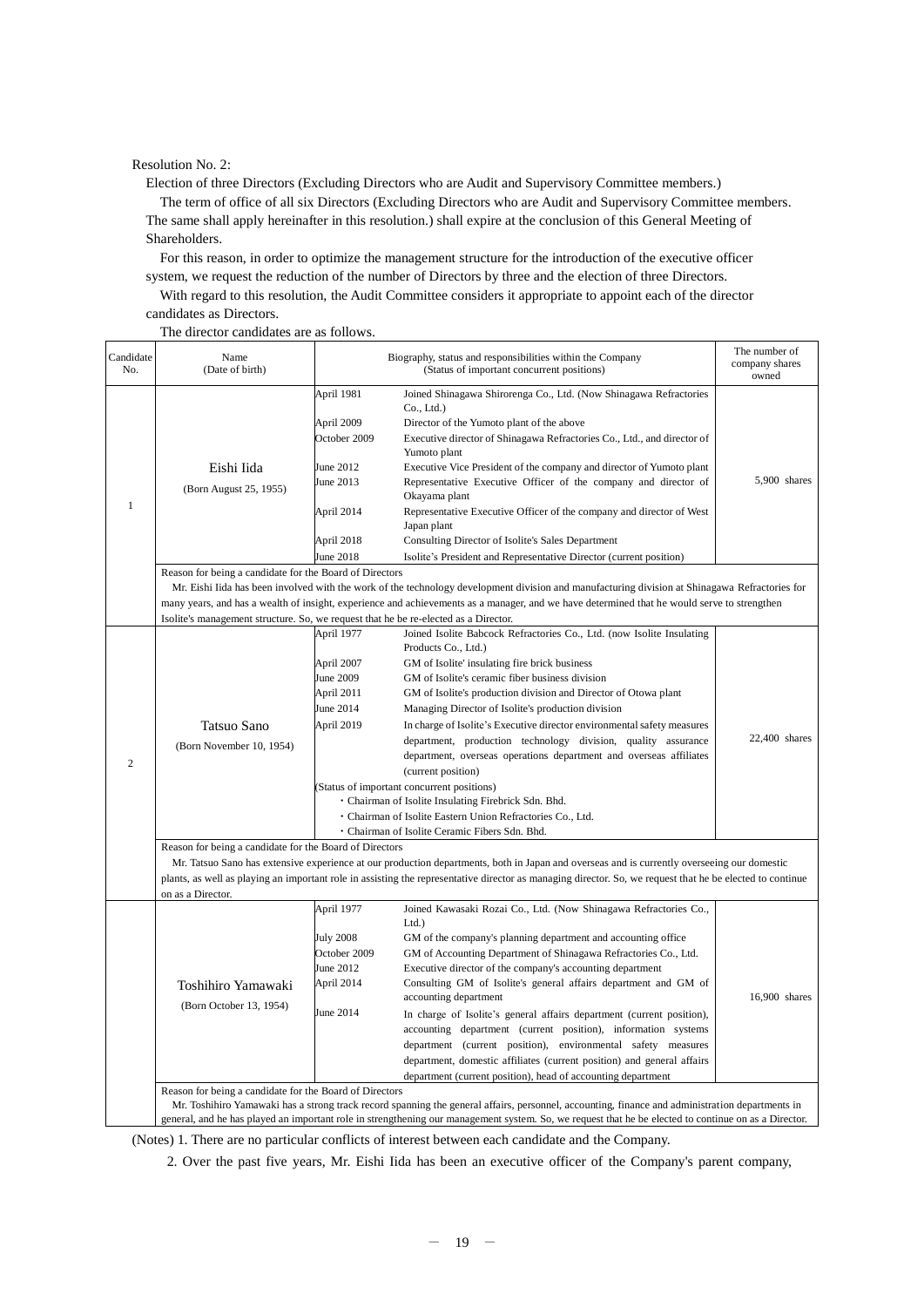Shinagawa Refractories Co., Ltd., and his position and responsibilities are as listed above.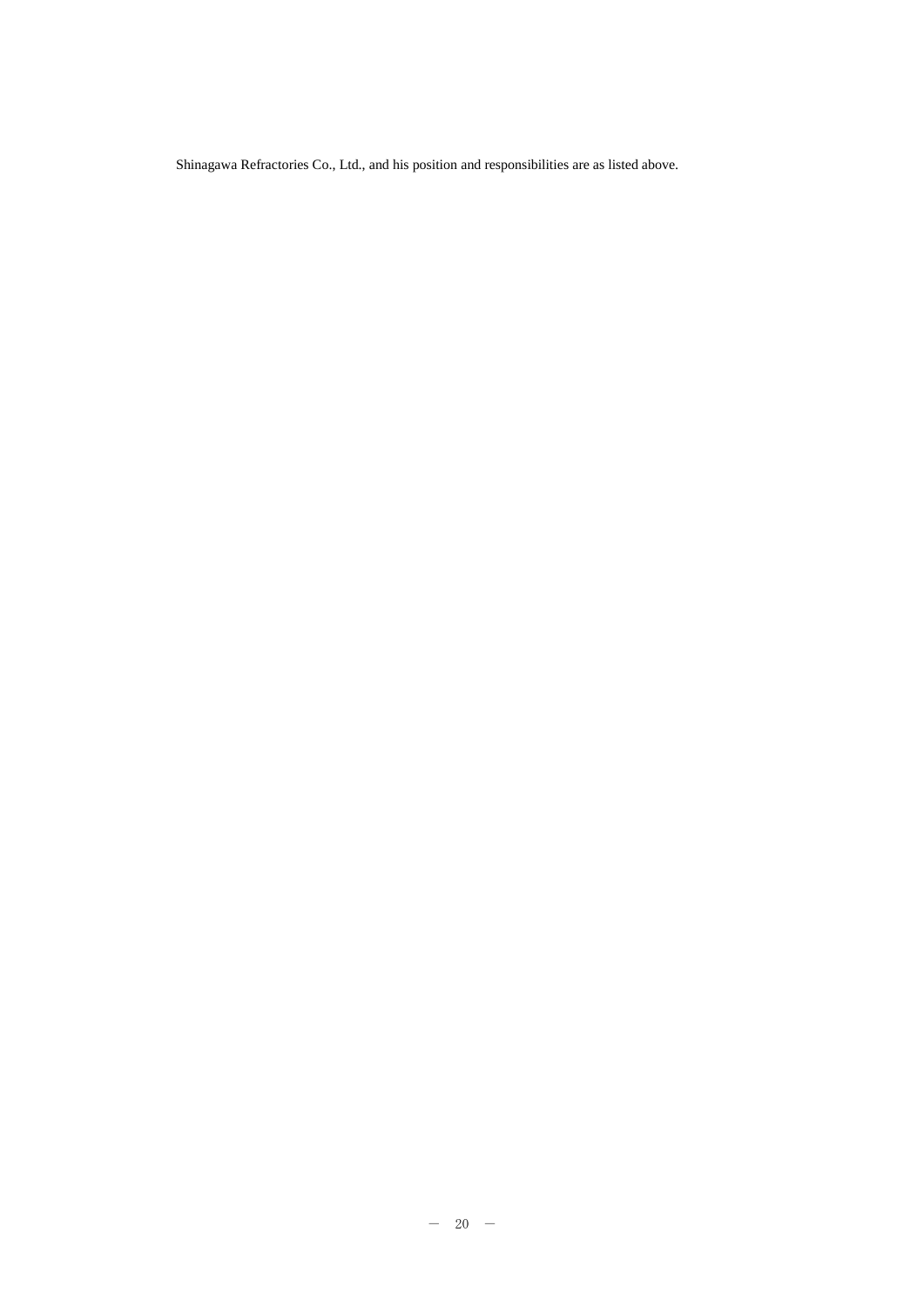Resolution No. 3:

Election of three Directors who are Audit and Supervisory Committee members

The term of office of all three Directors who are Audit and Supervisory Committee members shall expire at the conclusion of this General Meeting of Shareholders.

For this reason, we request the election of three Directors who are Audit and Supervisory Committee members. With regard to this proposal, the approval of the Audit and Supervisory Committee has been obtained. The candidates for Directors who are Audit and Supervisory Committee members are as follows.

| Candidate      | Name                                    |                                            | Biography, status and responsibilities within t Company                                                                                                                                                                                                                                                   | The number of   |  |  |
|----------------|-----------------------------------------|--------------------------------------------|-----------------------------------------------------------------------------------------------------------------------------------------------------------------------------------------------------------------------------------------------------------------------------------------------------------|-----------------|--|--|
| No.            | (Date of birth)                         |                                            | company shares                                                                                                                                                                                                                                                                                            |                 |  |  |
|                |                                         | (Status of important concurrent positions) |                                                                                                                                                                                                                                                                                                           | owned           |  |  |
|                |                                         | April 1982                                 | Joined Isolite Babcock Refractories Co., Ltd. (now Isolite Insulating                                                                                                                                                                                                                                     |                 |  |  |
|                |                                         |                                            | Products Co., Ltd.)                                                                                                                                                                                                                                                                                       |                 |  |  |
|                |                                         | April 2003                                 | Acting Director of Isolite's Otowa Plant                                                                                                                                                                                                                                                                  |                 |  |  |
|                | Hiroshi Sato                            | October 2009                               | Isolite Eastern Union Refractories Co., Ltd., General Manager                                                                                                                                                                                                                                             | $1,100$ shares  |  |  |
|                | (Born on July 2, 1958)                  | April 2016                                 | Director of Isolite's Nanao Plant                                                                                                                                                                                                                                                                         |                 |  |  |
| $\mathbf{1}$   |                                         | June 2018                                  | Isolite director (Full-time Audit and Supervisory Committee member)                                                                                                                                                                                                                                       |                 |  |  |
|                |                                         |                                            | (Current position)                                                                                                                                                                                                                                                                                        |                 |  |  |
|                |                                         |                                            | Reason for being a candidate for the Board of Directors who is an Audit and Supervisory Committee member.                                                                                                                                                                                                 |                 |  |  |
|                |                                         |                                            | It has been determined that Mr. Hiroshi Sato can appropriately oversee the management of the Isolite Group as a whole with his objective                                                                                                                                                                  |                 |  |  |
|                |                                         |                                            | perspective and proposals, based on the experience he has cultivated in the accounting sector, so we request that he be elected as a director who is an                                                                                                                                                   |                 |  |  |
|                | Audit and Supervisory Committee member. |                                            |                                                                                                                                                                                                                                                                                                           |                 |  |  |
|                |                                         | September 1990                             | Joined Chuo Shinkou Audit Corporation                                                                                                                                                                                                                                                                     |                 |  |  |
|                |                                         | March 1994                                 | Registered as certified public accountant                                                                                                                                                                                                                                                                 |                 |  |  |
|                |                                         | July 1995                                  | <b>Established Shirae Accounting Office</b>                                                                                                                                                                                                                                                               |                 |  |  |
|                |                                         | November 1995                              | Registered as certified tax accountant                                                                                                                                                                                                                                                                    |                 |  |  |
|                |                                         | <b>June 2006</b>                           | Isolite external auditor                                                                                                                                                                                                                                                                                  |                 |  |  |
|                | Nobuhiro Shirae                         | June 2015                                  | Isolite external director                                                                                                                                                                                                                                                                                 |                 |  |  |
|                | (Born on October 18, 1965)              | June 2016                                  | Isolite external director (Audit and Supervisory Committee member)                                                                                                                                                                                                                                        | $10,400$ shares |  |  |
|                |                                         |                                            | (Current position)                                                                                                                                                                                                                                                                                        |                 |  |  |
| $\overline{2}$ |                                         |                                            | (Status of important concurrent positions)                                                                                                                                                                                                                                                                |                 |  |  |
|                |                                         |                                            | Director of Shirae Accounting Office                                                                                                                                                                                                                                                                      |                 |  |  |
|                |                                         |                                            |                                                                                                                                                                                                                                                                                                           |                 |  |  |
|                |                                         |                                            | Representative Member of Kouei Audit Corporation                                                                                                                                                                                                                                                          |                 |  |  |
|                |                                         |                                            | Representative Member of Masters Tax Accountants                                                                                                                                                                                                                                                          |                 |  |  |
|                |                                         |                                            | Reason for being a candidate for an external director who is an Audit and Supervisory Committee member.                                                                                                                                                                                                   |                 |  |  |
|                |                                         |                                            | Mr. Nobuhiro Shirae has a specialist perspective of finance and accounting, cultivated over his career as a certified public accountant, and he has<br>appropriately carried out his responsibilities as an Isolite external director and external auditor. We hope for his continued contribution to the |                 |  |  |
|                |                                         |                                            | management and auditing of the Company, so we request that he be elected to continue on as an external director and external auditor who is an                                                                                                                                                            |                 |  |  |
|                | Audit and Supervisory Committee member. |                                            |                                                                                                                                                                                                                                                                                                           |                 |  |  |
|                |                                         | December 1995                              | Joined Kitahama Accounting Office                                                                                                                                                                                                                                                                         |                 |  |  |
|                |                                         | April 1999                                 | Registered as certified public accountant, established Ishikawa                                                                                                                                                                                                                                           |                 |  |  |
|                |                                         |                                            | Accounting Office                                                                                                                                                                                                                                                                                         |                 |  |  |
|                |                                         | June 1999                                  | Registered as certified tax accountant                                                                                                                                                                                                                                                                    |                 |  |  |
|                | Akihiko Ishikawa                        |                                            |                                                                                                                                                                                                                                                                                                           |                 |  |  |
|                | (Born on December 22, 1968)             | June 2015                                  | Isolite external auditor                                                                                                                                                                                                                                                                                  | $6,100$ shares  |  |  |
|                |                                         | June 2016                                  | Isolite external director (Audit and Supervisory Committee member)                                                                                                                                                                                                                                        |                 |  |  |
| 3              |                                         |                                            | (Current position)                                                                                                                                                                                                                                                                                        |                 |  |  |
|                |                                         | (Status of important concurrent positions) |                                                                                                                                                                                                                                                                                                           |                 |  |  |
|                |                                         |                                            | Director of Ishikawa Accounting Office                                                                                                                                                                                                                                                                    |                 |  |  |
|                |                                         |                                            | Reason for being a candidate for an external director who is an Audit and Supervisory Committee member.                                                                                                                                                                                                   |                 |  |  |
|                |                                         |                                            | Mr. Akihiko Ishikawa has a specialist perspective of finance and accounting, cultivated over his career as a certified public accountant, and he has                                                                                                                                                      |                 |  |  |
|                |                                         |                                            | appropriately carried out his responsibilities as an Isolite external director and external auditor. We hope for his continued contribution to the                                                                                                                                                        |                 |  |  |
|                |                                         |                                            | management and auditing of the Company, so we request that he be elected to continue on as an external director and external auditor who is an                                                                                                                                                            |                 |  |  |
|                | Audit and Supervisory Committee member. |                                            |                                                                                                                                                                                                                                                                                                           |                 |  |  |

(Notes) 1. There are no particular conflicts of interest between each candidate and the Company.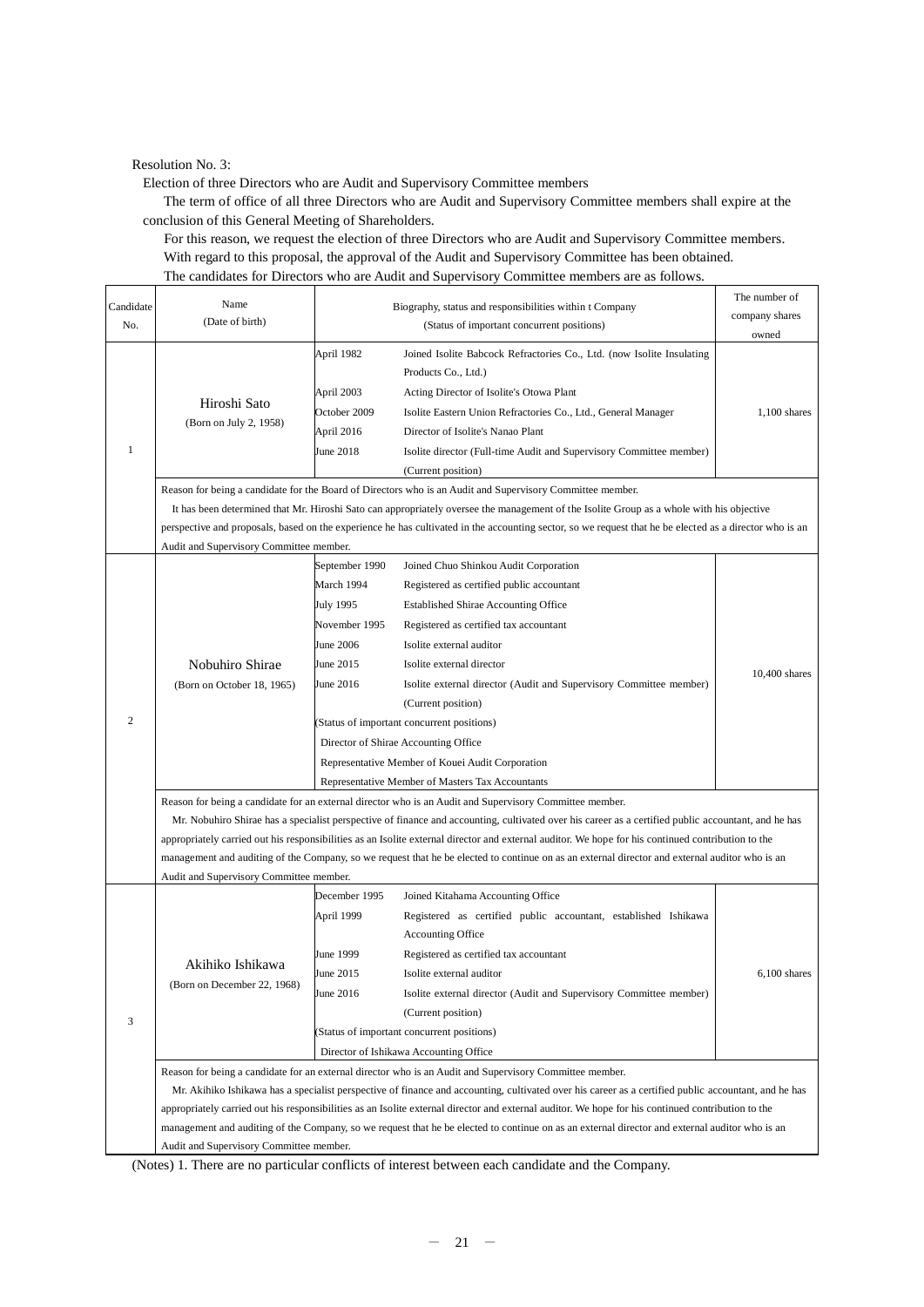- 2. Mr. Nobuhiro Shirae and Mr. Akihiko Ishikawa are external director candidates.
- 3. Mr. Nobuhiro Shirae is currently an external director who is a member of the Audit and Supervisory Committee of the Company, his term of office as an external director is five years at the end of this General Meeting, and his term of office as an external director who is also a member of the Audit and Supervisory Committee is four years.
- 4. Mr. Akihiko Ishikawa is currently an external director who is a member of the Audit and Supervisory Committee of the Company, his term of office as an external director is four years at the end of this General Meeting.
- 5. The Company has designated Mr. Nobuhiro Shirae and Mr. Akihiko Ishikawa as independent officers pursuant to the regulations of the Tokyo Stock Exchange, and has notified the Exchange of the fact. If their elections are approved, they will both continue to serve as independent directors.
- 6. Pursuant to the provisions of Article 427, Paragraph 1 of the Companies Act, the Company has concluded agreements with Mr. Hiroshi Sato, Mr. Nobuhiro Shirae and Mr. Akihiko Ishikawa, limiting their liabilities for damages to the extent permitted by Article 423, Paragraph 1 of the Companies Act. If the elections of Hiroshi Sato, Nobuhiro Shirae and Akihiko Ishikawa are approved, the Company will continue its agreements with each of them. The maximum amount of liability under the agreement shall be the amount prescribed by laws and regulations.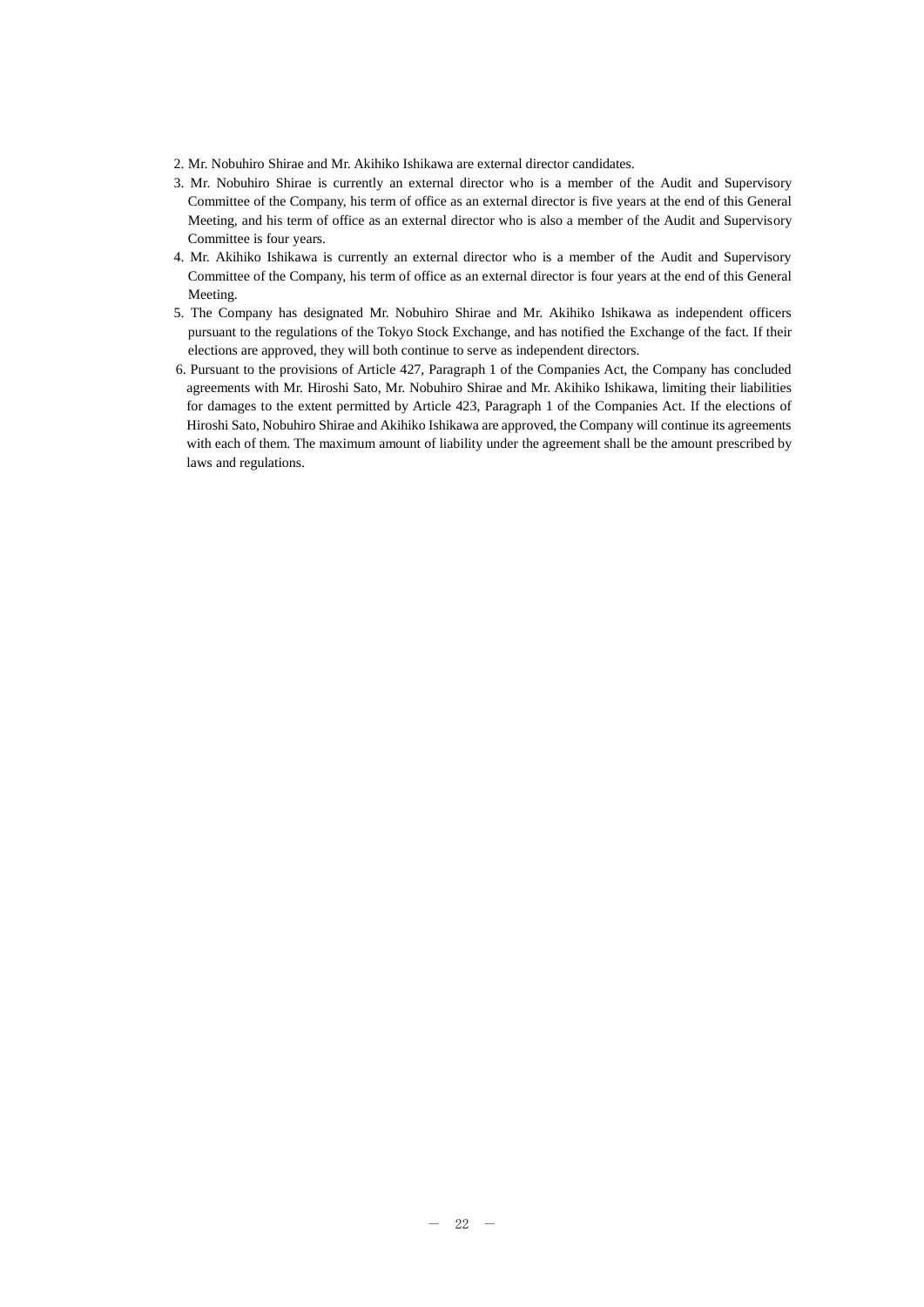#### Resolution No. 4:

Deciding of remuneration for the purpose of granting restricted stock to Directors (Excluding Directors who are Audit and Supervisory Committee members and external directors.)

At the 126th Ordinary General Meeting of Shareholders held on June 28, 2016, approval was received for remuneration for Directors of the Company (excluding Directors who are Audit and Supervisory Committee members) of up to 156 million yen per year (excluding employee salaries); however, this time, with the aim of giving Directors an incentive to continuously improve the corporate value of the Company, and promoting further sharing of value between Directors and shareholders, we request the approval of payment of remuneration in order to newly grant restricted stock, within the abovementioned remuneration framework, to the Directors of the Company.

The amount of remuneration for the purpose of granting restricted stock to Directors of the Company (excluding Directors who are Audit and Supervisory Committee members and external directors; hereinafter, "applicable directors") pursuant to this resolution, considered reasonable based on the above aims, should be within 16 million yen per annum. The specific allocations to each applicable director shall be decided by the Board of Directors.

The current number of Directors (excluding Directors who are Audit and Supervisory Committee members) are six; however, if Resolution 2 is approved as originally proposed, the number of Directors (excluding Directors who are Audit and Supervisory Committee members) will be three.

In addition, applicable directors shall pay all monetary receivables arising from this proposal as property contributed in kind based on a resolution of the Board of Directors of the Company, and be issued with or dispose of common stock of the Company, and the total number of shares of the Company's common stock thereby issued or disposed of shall be not more than 40,000 shares per year (However, if the Company's common stock is split (This includes the Company's common stock allotted without charge.) or consolidated after the date when this proposal was approved, or it is otherwise becomes necessary to adjust the total number of the Company's common stock to be issued or disposed of as restricted stock, the total number will be adjusted within a reasonable range.), and the amount to be paid per share shall be determined by the Board of Directors within a range that is not particularly advantageous to applicable directors, based on the closing price of the Company's common stock on the Tokyo Stock Exchange on the business day prior to each resolution of the Board of Directors (If the transaction is not closed on the same day, then the closing price of the most recent trading day preceding it.). In addition, upon the issuance or disposal of the Company's common stock under this system, the Company shall conclude a restricted stock allocation agreement (hereinafter referred to as an "allocation agreement") with applicable directors, including an overview and the details.

- (1) Applicable directors shall not transfer, set as security interests, or otherwise dispose of (hereinafter referred to as "transfer restrictions") the Company's common stock allocated to them under the allocation agreement (hereinafter referred to as "the allocated shares") during the period from the date of issuance of restricted stock to the date on which they lose either their status as a Director of the Company or other status specified by the Company's Board of Directors (hereinafter referred to as "transfer restriction period").
- (2) If an applicable director loses either status in (1) above prior to the expiration of the period specified separately by the Company's Board of Directors (hereinafter referred to as the "term of service"), the Company will naturally acquire the allocated shares, without charge, unless the Company's Board of Directors acknowledges that there are justifiable grounds.